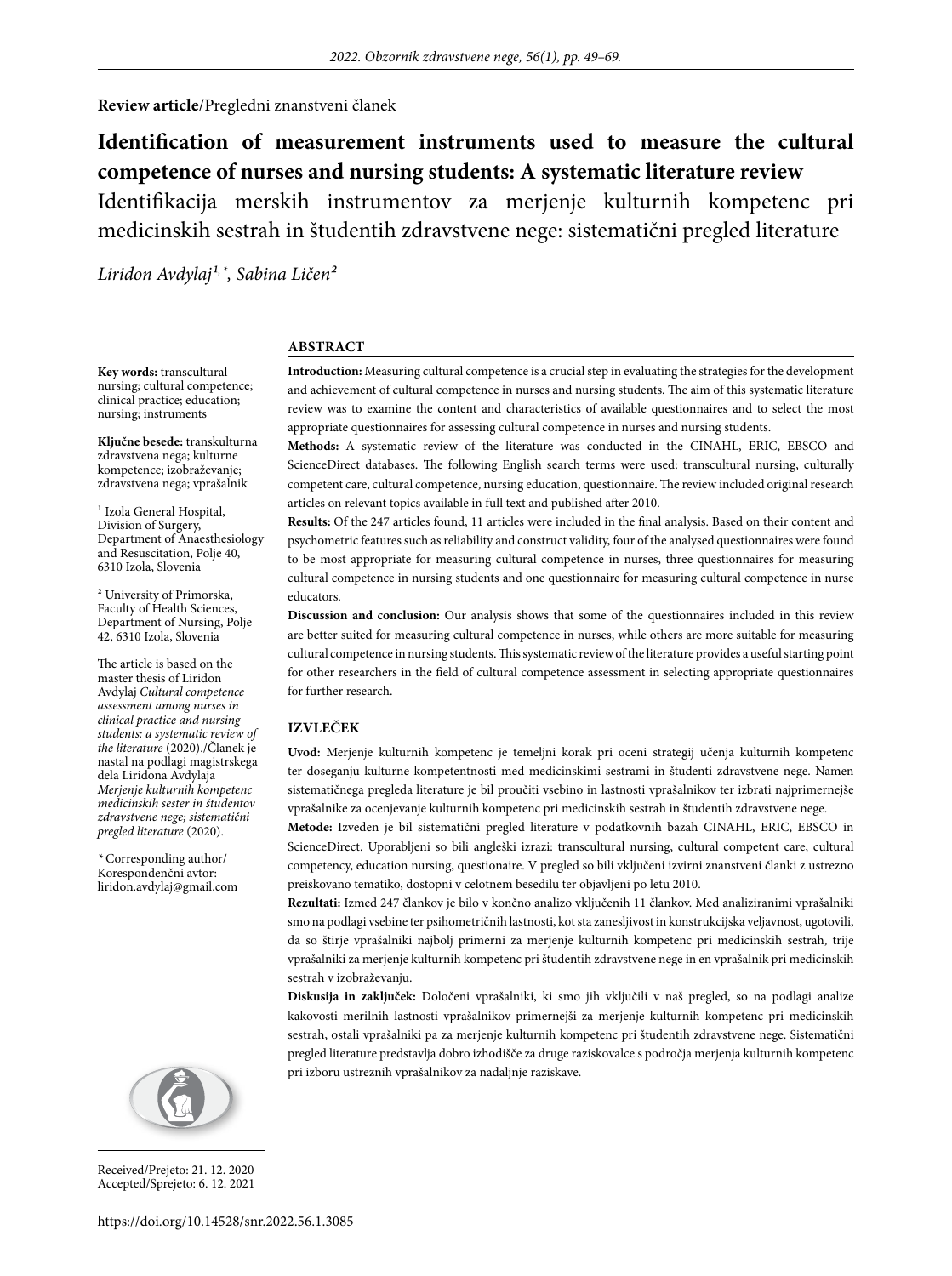# **Introduction**

As a result of migration and globalisation, many countries today are experiencing increasing cultural diversity (Czaika & Haas, 2014; Regev, 2014). Due to significant demographic changes in recent decades, Slovenia has transformed into a multicultural society (Ličen, Karnjuš, Bogataj, Rebec, & Prosen, 2019). On the one hand, the increasing diversification of businesses has created multiple opportunities for social and economic growth, but on the other hand, it has also presented a challenge for host countries (Abubakar et al., 2018; Handtke, Schilgen, & Mösko, 2019). This can also be observed in Slovenia, as data from the Statistical Office of the Republic of Slovenia of 1 January 2019 shows that foreigners made up 6.6% of the total population of Slovenia (Statistical Office of the Republic of Slovenia, 2019).

In parallel with the growing influence of globalisation, there is also a noticeable influence of culture on the determinants of health, as culture influences the way individuals or groups perceive health, well-being, illness, youth and aging (Halbwachs, 2019). One's cultural background often shapes one's attitudes towards health and one's body, just as it influences the patient's role and expectations regarding health care (Ličen et al., 2019).

Healthcare professionals are now more aware than ever of the challenges associated with providing health care to a culturally diverse population. Cultural competence thus provides a framework for recognising health differences between racial and ethnic groups (Crenshaw et al., 2011; Handtke et al., 2019), as well as for acknowledging cultural diversity in other populations, e.g., women, older people, and cultural diversity related to sexual orientation and gender identity, disability, and religious minority affiliations (Crenshaw et al., 2011; Ličen et al., 2019; Lipovec Čebron & Huber, 2020). These observations increased the awareness of the need to provide appropriate cultural training in the field of health care and nursing (Delgado et al., 2013).

While there are several definitions of cultural competence, all emphasise the need for health systems and providers to recognise and accommodate cultural diversity and to take into account the specific cultural background of patients (Cai, 2016; Henderson, Horne, Hills, & Kendall, 2018). The first definition was proposed by Cross, Bazron, Dennis, & Isaacs (1989), who defined cultural competence as "a set of congruent behaviours, attitudes, and policies that come together in a system, agency, or among professionals and enable that system, agency, or those professionals to work effectively in crosscultural situations." The widely accepted definition of the National Center for Cultural Competence (n.d.) describes cultural competence as a set of knowledge and skills which enhance one's understanding, sensitivity, acceptance, respect and response to cultural differences and attitudes in one's interactions with others. Cultural competence improves the quality of health care and enables us to achieve better outcomes when working with people from other cultures.

As the development of cultural competence is a long-term process, it is crucial that intercultural topics are included early in the nursing curriculum. This can help students develop or at least begin developing cultural competence at an early stage (Prosen, Karnjuš, & Ličen, 2017). Moreover, measuring cultural competence in nurses represents a critical step in the evaluation of cultural competence learning strategies so as to improve the quality of care provided to an increasingly diverse population (Cai, 2016; Ličen et al., 2017; Sharifi et al., 2019). It is important to note that researchers view cultural competence as an abstract and theoretical concept which is difficult to define and therefore also difficult to understand and investigate (Diallo & McGrath, 2013).

Nurses engaged in scholarly research have therefore developed various instruments for measuring the knowledge, skills, and attitudes related to cultural competence (Shen, 2015; Alizadeh & Chavan, 2016; Lin, Lee, & Huang, 2017). To date, 54 different questionnaires measuring cultural competence in the training of health professionals and nursing students have been identified (Loftin, Harin, Brenson, & Reyes, 2013; Shen, 2015; Lin et., 2017).

#### *Aims and objectives*

As there are many questionnaires and other instruments used to measure or assess cultural competence in nursing, the purpose of this systematic literature review is to examine the content and characteristics of such questionnaires as potential instruments to determine the attainment of cultural competence in nurses and nursing students. The aim of the study was to conduct a systematic literature review to identify the most appropriate and valid instrument for measuring cultural competence, which could be used in the field of clinical practice and nursing education in Slovenia.

To this end, we addressed the following research questions:

- Which questionnaire for measuring cultural competence is most suitable for use in the field of clinical practice and nursing education in Slovenia ?
- What are the common features/characteristics/ components of questionnaires measuring cultural competence in nurses and nursing students?

# **Methods**

A systematic review of the scientific literature was conducted.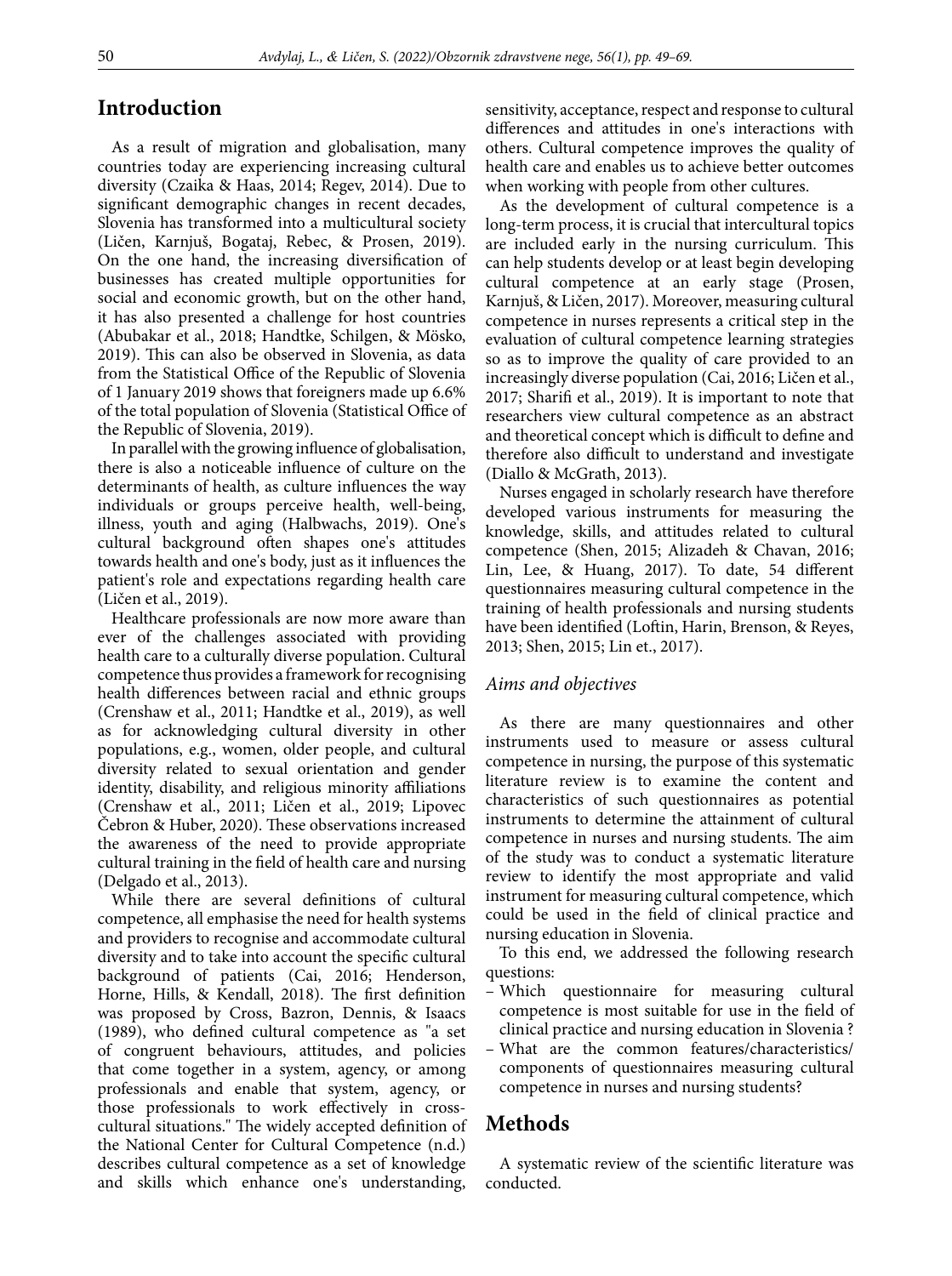#### *Review methods*

In November 2019, we conducted a systematic literature review in the Cumulative Index of Nursing and Allied Health Literature (CINAHL), Educational Resources Information Census (ERIC), EBSCO and ScienceDirect databases. In defining our search terms, we used a combination of titles, phrases and free text or keywords in the Medical Subject Headings (MeSH) search engine. We obtained the desired results by using the following English-language search terms: *transcultural nursing; culturally competent care; cultural competence; education, nursing; questionnaire.* To retrieve relevant results and filter out irrelevant entries, we used the Boolean AND and OR operators in different search combinations: *transcultural nursing* OR *culturally competent care* OR *cultural competence* AND *education nursing* AND *questionnaire*.



*Figure 1: PRISMA flow diagram of systematic literature review*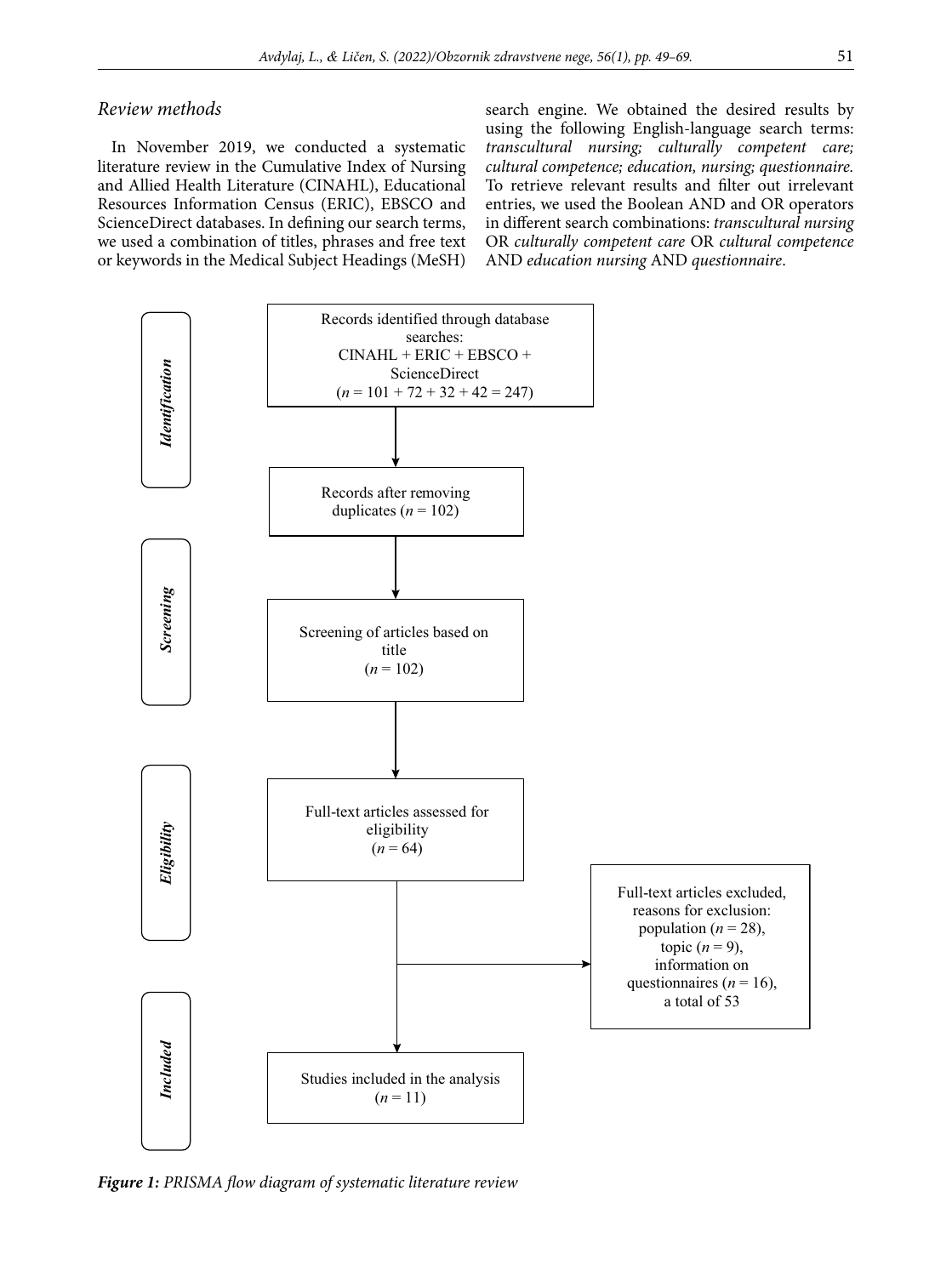Inclusion criteria were met by original research articles on relevant topics published between 2010 and 2020. Exclusion criteria included letters to the editor, protocols, professional journal articles, articles published in languages other than English and articles published before 2010, studies with unsuitable population selection and inadequate features/ characteristics/components of questionnaires.

#### *Results of the review*

Without pre-defined criteria, our search resulted in 247 references. Most of these, i.e.101, were obtained from the CINAHL database. The database with the second highest number of search results was the ERIC database with 72 references, while the EBSCO database returned 32 references and the ScienceDirect database 42 references. After applying criteria pertaining to year of publication, duplicate removal, full-text availability and English language, the number of search results was reduced to 102. Based on an analysis of article titles and/or abstracts, we removed an additional 38 references, and 28 references due to unsuitable population selection, as it did not include nurses or nursing students. A further 16 articles were excluded as based on our analysis we were unable to identify their features/characteristics/components. An additional nine articles were excluded as the questionnaires focused on measuring other types of nursing competencies. As shown in Figure 1, our final systematic literature review included 11 articles. To illustrate the literature review process (Figure 1), we used the PRISMA (Preferred Reporting Items for Systematic Reviews and Meta-Analyses) approach (Moher, Liberati, Tettzlaf, & Altmanet, 2009).

### *Quality assessment of review and description of data processing*

The eleven articles included in our systematic literature review met all the specified inclusion criteria. Articles which met the purpose and aim of our study were critically assessed using the Critical Appraisal Skills Programme (CASP) with the CASP checklist for systematic literature review (CASP, 2014). According to the results of this appraisal, more than half of the included studies were rated as good (Halter et al., 2015; Kouta et al., 2016; Cai et al., 2017; Safipour et al., 2017; Herrero-Hahn et al., 2019; Park et al., 2019) and some studies as excellent (Delgado et al., 2013; Cruz et al., 2017; Noji et al., 2017; Cruz, Aguinaldo et al., 2017; Baghadi & Ismaile, 2018). The studies included in the analysis involved a total of 11,937 participants, of whom 8,493 were registered nurses, 2,983 were nursing students, and 461 were nursing teachers and mentors. In measuring the quality of the questionnaires analysed, we used the rating system developed by Terwee et al. (2007). This system provides criteria for assessing the measurement properties of questionnaires such as validity (internal consistency, reproducibility and number of questionnaire items) and reliability (population, content, construct validity) using three rating categories: "positive"  $(+)$ , "negative" (-) and "data not available" (?).

A cross-comparison was used to re-evaluate the information on the measurement properties of the questionnaires included in the analysis. The authors of the present study discussed this information after reading and summarising the psychometric information on the questionnaires and reviewing their content. The results were then imported into Zotero, a research tool which allows the simultaneous organisation, storage, and management of sources and citation of references.

### **Results**

Table 1 details the main features of the research and the characteristics of questionnaires used to assess and measure each dimension of cultural competence in nurses and nursing students.

Table 2 shows the quality of the measurement properties of the analysed questionnaires after their appraisal using the rating system developed by Terwee et al. (2007).

Table 3 shows the data on validity and reliability of the questionnaires measuring cultural competence according to the rating system developed by Terwee et al. (2007).

One of the questionnaires measuring cultural competence is the so-called Cultural Self-Efficacy Scale − CSES). The CSES was developed by Bernal and Forman in 1987 (Bernal & Forman, 1993). It measures the confidence level of the licensed registered nurses in providing cultural care five ethnic groups (Middle Eastern/Arab American, Hispanic, African American, Native American, and Asian Pacific Islander) (Hagman, 2004). The scale consists of 30 statements produced on the basis of a review of the relevant literature and comprises the key concepts, knowledge and skills in transcultural nursing. The scale also includes 16 behaviour-related statements which respondents use to rate their self-perceived efficacy on a five-point Likert scale (Hagman, 2004, 2006).

The Transcultural Self-Efficacy Tool (TSET) was developed and psychometrically evaluated by Jeffreys and Smodlaka (Jeffreys & Smodlaka, 1996; Jeffreys, 2000). The questionnaire consists of 83 statements divided into three sets measuring the cognitive, practical, and emotional dimensions of cultural competence (Jeffreys, 2000; Lim et al., 2004). The TSET uses a ten-point Likert scale. The questionnaire was developed as a diagnostic tool to measure and assess nursing students' perceptions of self-efficacy in providing care to patients from diverse cultural backgrounds (Jeffreys, 2000).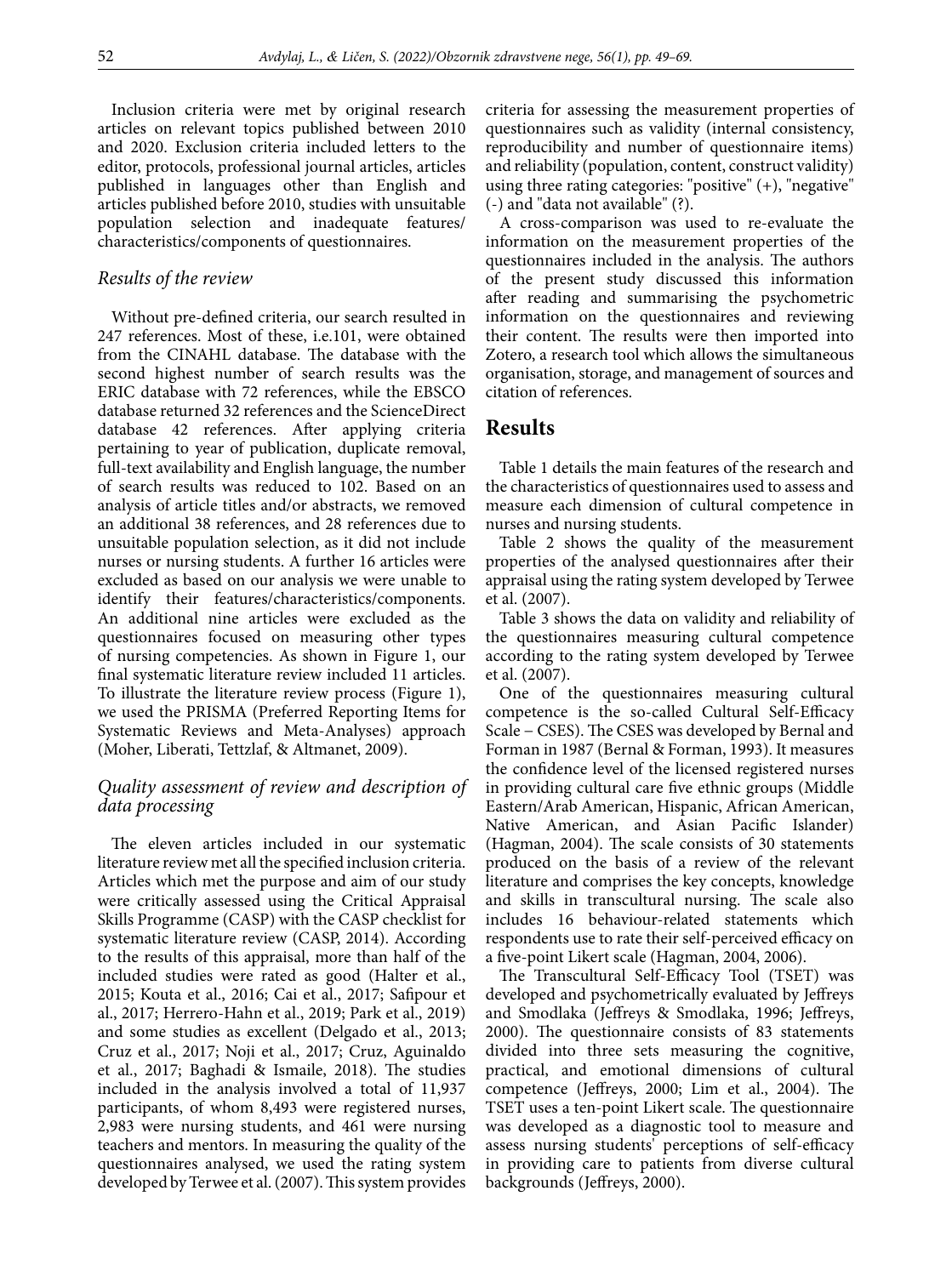|                                              |                                                            | Table 1: Questionnaires measuring cultural competence in nurses and nursing students   |                              |                                                                                                                                             |                                                                                                  |                                                                      |
|----------------------------------------------|------------------------------------------------------------|----------------------------------------------------------------------------------------|------------------------------|---------------------------------------------------------------------------------------------------------------------------------------------|--------------------------------------------------------------------------------------------------|----------------------------------------------------------------------|
| Author(s), Year,<br>Country                  | Instrument                                                 | Purpose                                                                                | Sample                       | Description of the instrument                                                                                                               | Conceptual model                                                                                 | Dimensions of cultural<br>competence                                 |
| Baghadi & Ismaile,<br>2018                   | Cultural Diversity<br>Questionnaire for<br>Nurse Educators | To assess the level of cultural<br>competence among higher<br>education teachers.      | educators.<br>461 nurse      | constructs of cultural competence:<br>desire, awareness, knowledge,<br>72 statements measuring 5                                            | Campinha-Bacote<br>Model of Cultural<br>It is based on                                           | cultural competence.<br>All dimensions of                            |
| United Arab<br>Emirates                      | CDQNE                                                      |                                                                                        |                              | uses a five-point Likert scale as the<br>skills and encounters. The scale<br>method of assessment.                                          | Competence.                                                                                      |                                                                      |
| Cai et al., 2017                             | The Chinese version of<br>Cultural Competence              | psychometric properties<br>To develop and test the                                     | 520 nurses.                  | constructs: cultural awareness,<br>29 statements comprising 5                                                                               | It is based on models<br>developed by                                                            | dimensions of cultural<br>The scale measures all                     |
| China                                        | Inventory for Nurses<br>(CCIN)                             | competence of nurses in<br>cultural<br>of the questionnaire<br>for measuring<br>China. |                              | scale as the method of assessment<br>understanding and cultural skills.<br>The scale uses a five-point Likert<br>cultural respect, cultural | leffreys and Leiniger.<br>Campinha-Bacota,                                                       | competence.                                                          |
| Cruz, Aguinaldo et<br>al., 2017              | Competence Scale<br>Nurse Cultural<br>(NCCS)               | competence in nursing<br>To measure cultural<br>students.                              | 272 nursing<br>students.     | 20 statements: cultural awareness<br>cultural sensitivity (4), cultural<br>(9), cultural knowledge (4),                                     | The scale is based on<br>literature review and<br>Campinha-Bacote                                | awareness and cultural<br>Cultural knowledge,<br>desire for cultural |
| Saudi Arabia                                 |                                                            |                                                                                        |                              | skills (6). The assessment is based<br>on a five-point Likert scale.                                                                        | Confidence Model<br>Model of Cultural<br>leffreys's Cultural<br>Competence and<br>Competence and | skills.                                                              |
| Cruz et al., 2017                            | Cultural Capacity<br>Scale (CCS)                           | competence in nursing<br>To assess cultural                                            | $2,167$ nursing<br>students. | 20 statements: cultural knowledge<br>$(6)$ , cultural sensitivity $(2)$                                                                     | The questionnaire was<br>created on the basis of                                                 | sensitivity and cultural<br>Cultural knowledge,                      |
| Chile, Iraq, Oman,<br>Philippines, Saudi     |                                                            | nine<br>students from<br>countries.                                                    |                              | based on a five-point Likert scale.<br>cultural skills (12). Assessment is                                                                  | a literature review. The<br>conceptual model of                                                  | skills.                                                              |
| Africa, Sudan and<br>Arabia, South<br>Turkey |                                                            |                                                                                        |                              |                                                                                                                                             | cultural competence is<br>not specified.                                                         |                                                                      |
| Delgado et al., 2013                         | Inventory for Assessing<br>the Process of Cultural         | To enhance and measure<br>cultural competence in                                       | 98 nurses.                   | questionnaire has been converted<br>The original 20-item                                                                                    | Campinha-Bacote<br>It is based on                                                                | cultural competence.<br>All dimensions of                            |
| United States of<br>America                  | Competency (IAPCC<br>and IPACC-R)                          | nurses.                                                                                |                              | to a 25-item questionnaire based<br>on five constructs of cultural                                                                          | Model of Cultural<br>Competence.                                                                 |                                                                      |
|                                              |                                                            |                                                                                        |                              | knowledge, skills and encounters<br>competence: desire, awareness,                                                                          |                                                                                                  |                                                                      |
|                                              |                                                            |                                                                                        |                              | questionnaire uses a four-point<br>with foreign cultures. The<br>Likert scale.                                                              |                                                                                                  |                                                                      |
| Halter et al., 2015                          | Efficacy Tool (TSET)<br>Transcultural Self-                | various cultural education<br>To assess the impact of                                  | 260 nursing<br>students.     | scales: cognitive, practical and<br>83 statements with three sub-                                                                           | Bandur's theory<br>Consistent with                                                               | Cultural self-efficacy.                                              |
| United States of<br>America                  |                                                            | programmes.                                                                            |                              | $\epsilon$<br>affective. Assessment is based on<br>ten-point Likert scale.                                                                  | transcultural nursing.<br>and the concepts of<br>of social learning                              |                                                                      |
|                                              |                                                            |                                                                                        |                              |                                                                                                                                             |                                                                                                  | Continues                                                            |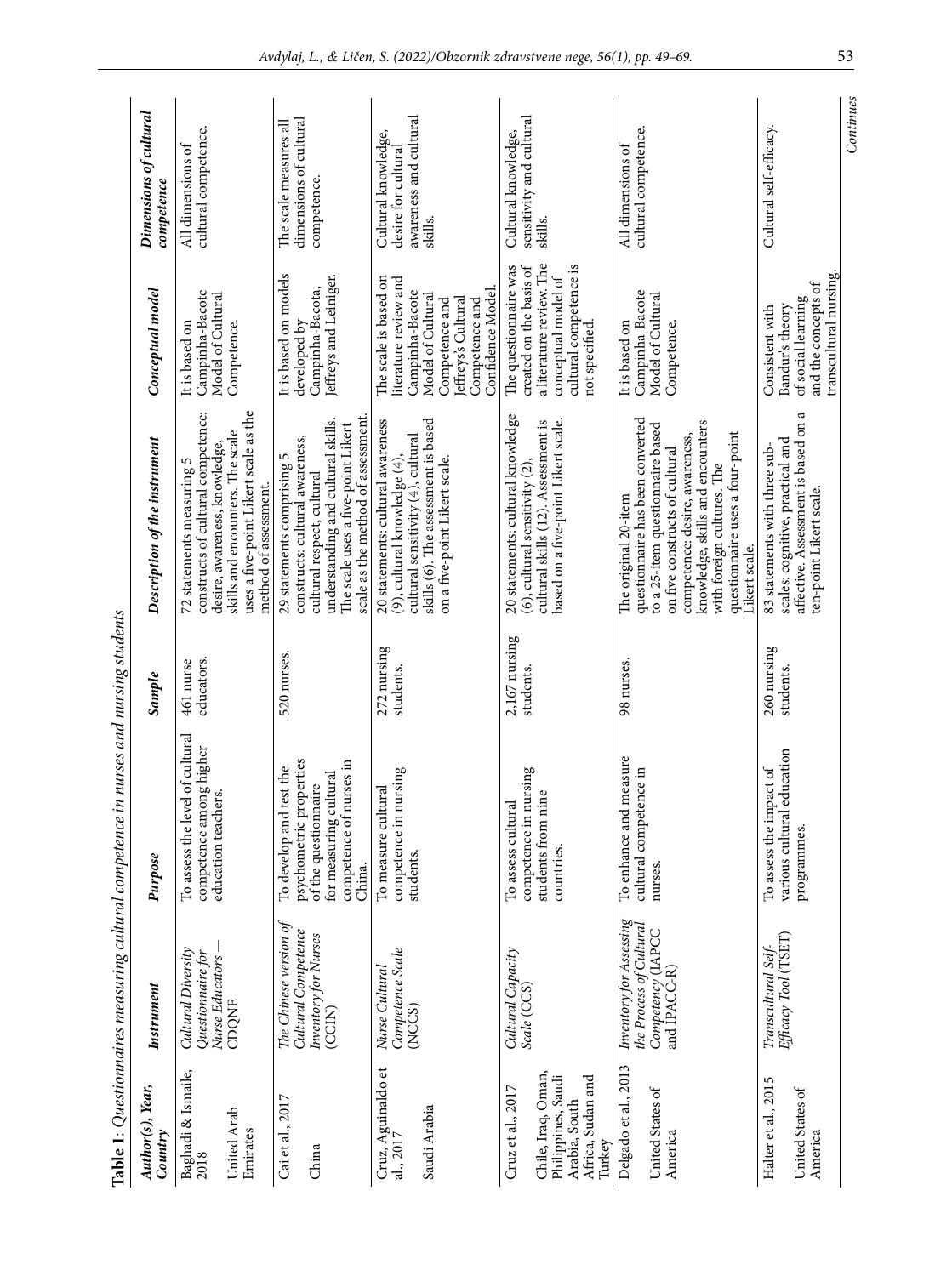| Author(s), Year,<br>Country              | Instrument                                                  | Purpose                                                                                                                                     | Sample                                | Description of the instrument                                                                                                                                                                                                                                                               | Conceptual model                                                                                                                                                                                                                                           | Dimensions of cultural<br>competence                                                               |
|------------------------------------------|-------------------------------------------------------------|---------------------------------------------------------------------------------------------------------------------------------------------|---------------------------------------|---------------------------------------------------------------------------------------------------------------------------------------------------------------------------------------------------------------------------------------------------------------------------------------------|------------------------------------------------------------------------------------------------------------------------------------------------------------------------------------------------------------------------------------------------------------|----------------------------------------------------------------------------------------------------|
| Herrero-Hahn et<br>Colombia<br>al., 2019 | Self-Efficacy Scale<br>(CSES)                               | professionals and determine<br>the main influencing factors.<br>of cultural self-efficacy<br>of Colombian nursing<br>To describe the level  | 211 nurses                            | cultural concepts, cultural skills,<br>in individual ethnic groups. The<br>knowledge of cultural patterns<br>26 statements classified into 3<br>instrument is based on a five-<br>subcategories: knowledge of<br>point Likert scale.                                                        | transcultural nursing.<br>Leininger's theory of<br>social learning and<br>Bandur's theory of<br>Consistent with                                                                                                                                            | Cultural self-efficacy.                                                                            |
| Kouta et al., 2016<br>Cyprus             | Assessment Tool (CCA<br>Cultural Competence<br>Tool)        | attending a workshop on<br>cultural competence.<br>cultural competence of<br>and after<br>To present the level of<br>nurses before          | community<br>nurses.<br>170           | A 25-item scale with the following<br>competence of nursing practice.<br>sub-scales: cultural awareness,<br>Assessment is based on a five-<br>knowledge, sensitivity and<br>point Likert scale.                                                                                             | of cultural competence<br>Model of development<br>Papadopoulos, Tilki<br>and Taylor Model.<br>based on the                                                                                                                                                 | knowledge and cultural<br>Cultural awareness,<br>sensitivity.                                      |
| Noji et al., 2017<br>Japan               | Services (J-CCCHS)<br>Competence Health<br>Caffrey Cultural | competence in nurses so as<br>to improve comprehensive<br>To assess cultural<br>nursing care.                                               | 7,494 nurses<br>hospitals.<br>from 19 | comfort with cultural competence<br>skills. Assessment is based on a<br>perception, self-awareness and<br>28 statements measuring self-<br>five-point Likert scale.                                                                                                                         | cultural competence<br>process: acquisition<br>training based on a<br>change in attitudes<br>two-stage learning<br>of knowledge and<br>The instrument is<br>the assessment of<br>based on a model<br>as an outcome of<br>which proposes<br>and behaviours. | comfort with cultural<br>competence skills.<br>knowledge, self-<br>awareness and<br>Self-perceived |
| Park et al., 2019<br>South Korea         | Cultural Competence<br>Nurses (K-CCSN)<br>Scale for Korean  | cultural nursing education<br>impact of<br>To assess the                                                                                    | 69 nursing<br>students.               | cultural sensitivity (12), cultural<br>awareness (6), cultural skills (7)<br>covering 4 categories: cultural<br>It consists of 33 statements<br>knowledge (8).                                                                                                                              | Davidhizar's model of<br>cultural competence.<br>It is based on Giger-                                                                                                                                                                                     | and cultural competence<br>knowledge, sensitivity<br>Cultural awareness,<br>skills.                |
| Safipour et al., 2017<br>Sweden          | Cultural Awareness<br>Scale (CAS)                           | To assess students' cultural<br>demographic background.<br>into account their socio-<br>awareness in relation to<br>their education, taking | 215 nursing<br>students.              | awareness (7), research issue (4),<br>clinical practice (5). Assessment<br>is based on a seven-point Likert<br>interaction behaviour/comfort<br>sub-scales: general educational<br>in interaction (6), patient care/<br>The 36-item scale with five<br>experience (14), cognitive<br>scale. | is linked to the Purnell<br>"Pathways" model and<br>Model for Cultura<br>It is based on an<br>analysis of the<br>Competence.                                                                                                                               | Cultural awareness.                                                                                |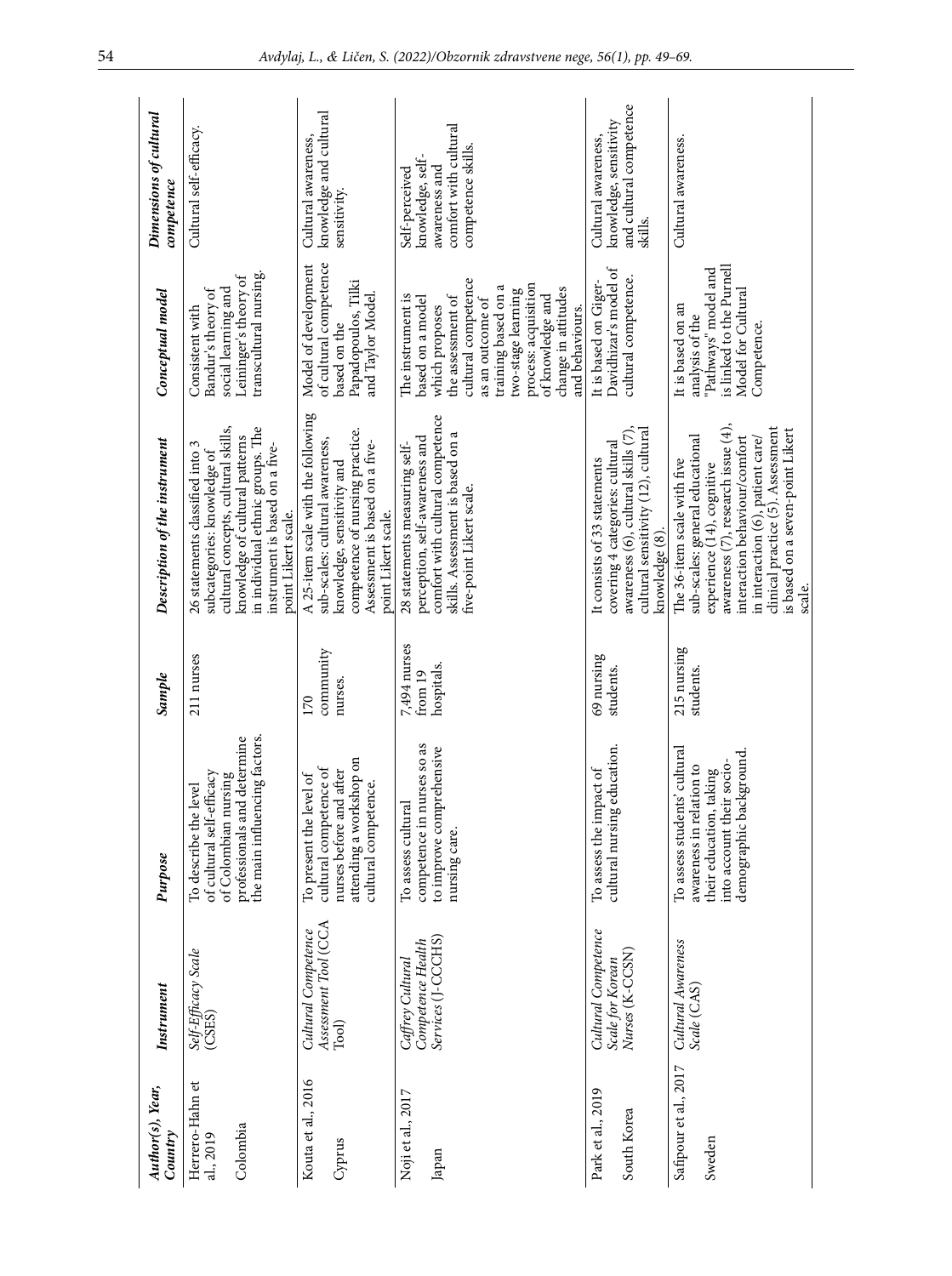The Inventory for Assessing the Process of Cultural Competence Among Healthcare Professionals-Revised (IAPCC-R) (revised version) by CampinhaBacota consists of 25 statements designed to measure cultural competence in healthcare providers. The questionnaire, which uses a four-point Likert scale,

|  |  |  |  |  |  |  |  |  |  |  |  |  | <b>Table 2:</b> Quality of measurement properties of questionnaires included in the systematic literature review $\,$ |  |
|--|--|--|--|--|--|--|--|--|--|--|--|--|-----------------------------------------------------------------------------------------------------------------------|--|
|--|--|--|--|--|--|--|--|--|--|--|--|--|-----------------------------------------------------------------------------------------------------------------------|--|

|                    |                                            | Reliability                                                            |                           |                     | Validity          |                       |
|--------------------|--------------------------------------------|------------------------------------------------------------------------|---------------------------|---------------------|-------------------|-----------------------|
| <i>Instruments</i> | <b>Internal Consistency</b>                | <b>Test-Retest</b>                                                     | <b>Number</b><br>of Items | <b>Sampling</b>     | Content           | Construct<br>Validity |
| <b>CSES</b>        | Cronbach Alpha =<br>$0.978(0.85 - 0.98)$   | ND                                                                     | 26(30)                    | DMS/DZ              | Expert<br>council | 33-90%<br>variance    |
| <b>TSET</b>        | Cronbach Alpha =<br>$0.92 - 0.98$          | $r = 0.64 - 0.75$ in two weeks<br>(test-retest)                        | 83                        | Nursing<br>students | Expert<br>council | 62%<br>variance       |
| IAPCC-R            | Cronbach Alpha =<br>$0.75 - 0.93$          | Limitations stated for the<br>original version of the<br>questionnaire | 25                        | DMS/DZ              | Expert<br>council | ND                    |
| CAS                | Cronbach Alpha =<br>0.869                  | ND                                                                     | 36                        | Nursing<br>students | Expert<br>council | 51%<br>variance       |
| <b>CCCATool</b>    | Cronbach Alpha =<br>$0.82 - 0.91$          | ND                                                                     | 25                        | DMS/DZ              | Expert<br>council | 56%<br>variance       |
| <b>CDQNE</b>       | Cronbach Alpha =<br>0.94                   | <b>ND</b>                                                              | 72                        | Nurse<br>educators  | Expert<br>council | ND                    |
| J-CCCHS            | Cronbach Alpha =<br>$0.756 - 0.892$        | ND                                                                     | 28                        | DMS/DZ              | Expert<br>council | 61%<br>variance       |
| K-CCSN             | Cronbach Alpha =<br>$0.900(0.879 - 0.921)$ | $r = 0.61 - 0.75$ in thirteen<br>weeks (test-retest)                   | 33                        | Nursing<br>students | Expert<br>council | ND                    |
| <b>NCCS</b>        | Cronbach Alpha =<br>0.95                   | ND                                                                     | 20                        | Nursing<br>students | Expert<br>council | 66%<br>variance       |
| <b>CCIN</b>        | Cronbach Alpha =<br>0.94                   | $r = 0.86$ in two weeks<br>$(0.75 - 0.85)$                             | 29                        | DMS/DZ              | Expert<br>council | 63.46%<br>variance    |
| <b>CCS</b>         | Cronbach Alpha =<br>0.96                   | $IC = 0.88$ in two weeks                                               | 20                        | Nursing<br>students | Expert<br>council | 20.4%<br>variance     |

*Legend: CSES − Cultural Self-Efficacy Scale; TSET − Transcultural Self-Efficacy Tool; IAPCC and IPACC-R − Inventory for Assessing the Process of Cultural Competence; CAS − Cultural Awareness Scale; CCA Tool − Cultural Competence Assessment Tool; CDQNE − Cultural Diversity Questionnaire for Nurse Educators; J-CCCHS − Caffrey Cultural Competence Health Services; K-CCSN − Cultural Competence Scale for Korean Nurses; NCCS − Nurse Cultural Competence Scale; CCIN − Cultural Competence Inventory for Nurses (adapted for nursing staff in China); CCS – Cultural Capacity Scale; ND − not rated; DMS/DZ − registered nurse/graduate nurse/registered nurses; ZN − nursing*

**Table 3:** *Validity and reliability of questionnaires according to the rating system developed by Terwee et al. (2007)*

|                    |                                | Reliability |                    |                 | Validity       |                       |
|--------------------|--------------------------------|-------------|--------------------|-----------------|----------------|-----------------------|
| <i>Instruments</i> | <b>Internal</b><br>consistency | Test-retest | Number of<br>items | <b>Sampling</b> | Content        | Construct<br>Validity |
| <b>CSES</b>        | $^{+}$                         |             | $^+$               | $^{+}$          | $^{+}$         |                       |
| <b>TSET</b>        | $\pm$                          |             |                    | $^+$            | $\overline{+}$ |                       |
| IAPCC-R            |                                |             | $^+$               | $\pm$           | $+$            |                       |
| CAS                | $^{+}$                         |             |                    | $\pm$           | $^{+}$         |                       |
| <b>CCCATool</b>    | $+$                            |             | +                  | $\pm$           | $+$            |                       |
| <b>CDQNE</b>       |                                |             |                    | $\pm$           | $+$            |                       |
| J-CCCHS            | $^{+}$                         |             | $\ddot{}$          | $\hbox{ }$      | $^{+}$         |                       |
| K-CCSN             |                                |             |                    | $\hbox{ }$      | $+$            |                       |
| <b>NCCS</b>        |                                |             | $^+$               | $\mathrm{+}$    | $^{+}$         |                       |
| <b>CCIN</b>        |                                | $^{+}$      |                    | $\hbox{ }$      | $\overline{+}$ |                       |
| CCS                |                                | $^{+}$      |                    |                 | $^+$           |                       |

*Legend: CSES − Cultural Self-Efficacy Scale; TSET − Transcultural Self-Efficacy Tool; IAPCC and IPACC-R − Inventory for Assessing the Process of Cultural Competency; CAS − Cultural Awareness Scale; CCA Tool − Cultural Competence Assessment Tool; CDQNE − Cultural Diversity Questionnaire for Nurse Educators; J-CCCHS − Caffrey Cultural Competence Health Services; K-CCSN − Cultural Competence Scale for Korean Nurses; NCCS − Nurse Cultural Competence Scale; CCIN − Cultural Competence Inventory for Nurses (adapted for nursing staff in China); CCS – Cultural Capacity Scale. (+) positive assessment; (-) negative assessment; (?) data not available*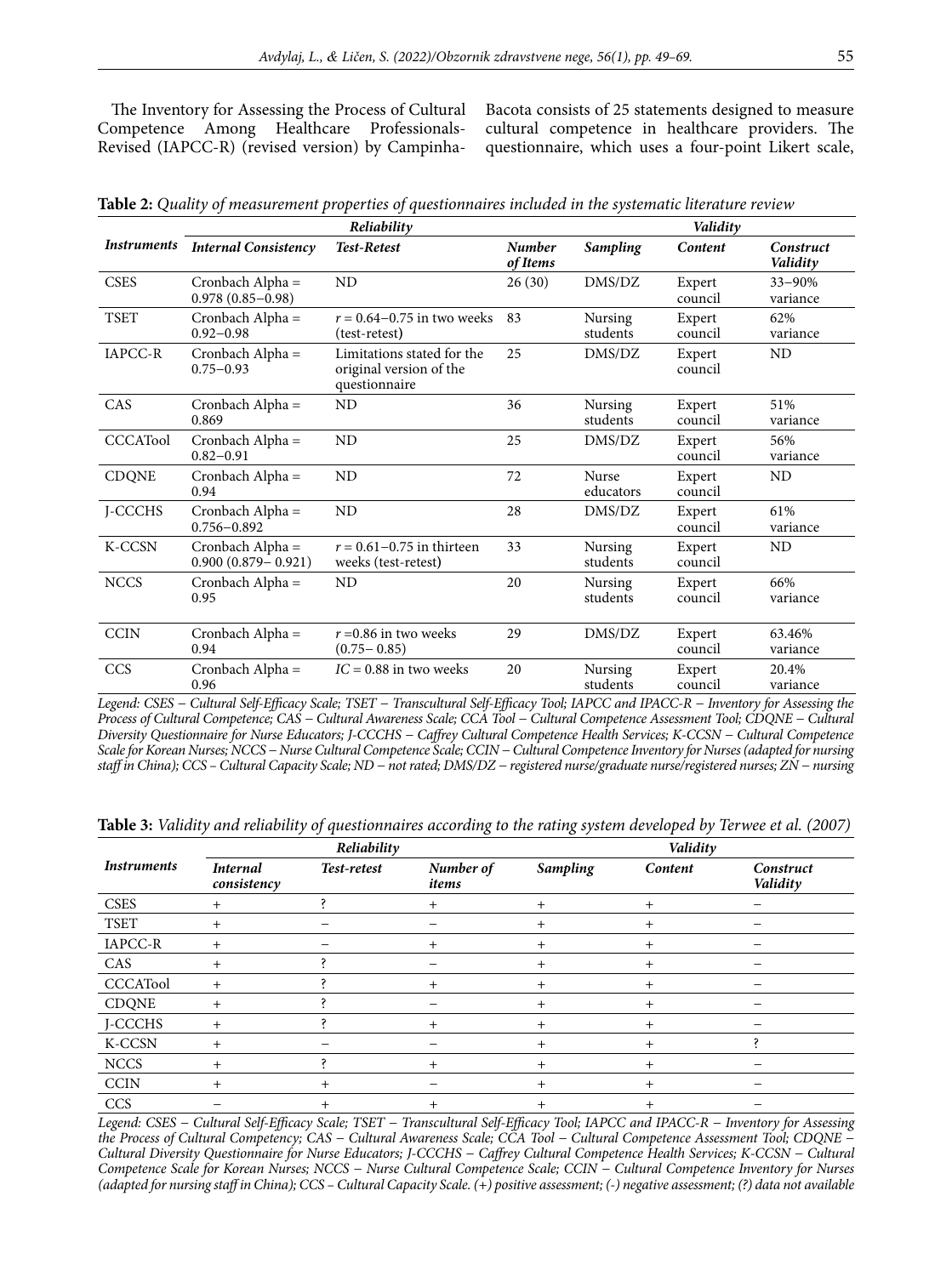is based on the model of care by Campinha-Bacote (2002).

The Caffrey Cultural Competence Healthcare Scale (CCCHS) was developed by Caffrey, Neander, Markle & Stewart (2005). This questionnaire measures selfperceived knowledge, self-awareness and depth of skills of cultural competence (Caffrey et., 2005; Loftin et al., 2013). The scale consists of 28 statements and uses a five-point Likert scale (Caffrey et al., 2005; Transcultural C.A.R.E. Associates, 2020). The CCCHS scale is intended for use before and after clinical training. One of the advantages of using the CCCHS scale lies in its ability to assess student improvement over time. However, its disadvantage is its inability to show the relationship between actual and simulated experiences (Loftin et al., 2013).

The Cultural Awareness Scale (CAS) developed by Rew, Becker, Cookkston, Khospropour & Martinez (2003) was designed to measure cultural awareness in nursing students. The authors consider cultural awareness as the minimum level of cultural competence. The scale, which is based on the Pathways Model and is consistent with the Purnell Model of Cultural Competence, consists of 36 statements (Rew et al., 2003; Loftin et al., 2013). Students rank the statements on a seven-point Likert scale. The CAS scale has also been translated into Slovenian (Ličen, Karnjuš, & Prosen, 2020).

The Cultural Competence Assessment Tool (CCA) was designed to assess cultural competence in healthcare providers, including nurses (Schim, Doorenbos, Miller, & Benkert, 2003). The CCA consists of 26 statements which are rated on a fivepoint Likert scale (Doorenbos, Schim, Miller, & Benkert, 2005).

The Cultural Diversity Questionnaire for Nurse Educators (CDQNE) was developed to measure the cultural competence of nurse educators (Sealey, Burnett, & Johenson, 2006). The CDQNE consists of 72 statements rated on a five-point Likert scale (Transcultural C.A.R.E. Associates, 2020).

The Chinese version of the Cultural Competence Inventory for Nurses – CCIN (tailored to nurses in China) was developed by Dr Duanying Cai from the Chiang Mai University (Transcultural C.A.R.E. Associates, 2020). The scale consists of 29 statements covering five dimensions: cultural awareness, cultural respect, cultural knowledge, cultural understanding, and cultural skills. The questionnaire uses a five-point Likert scale (Cai et al., 2017).

The Nurse Cultural Competence Scale (NCCS) was developed by Perng & Watson (2012) and is based on models developed by Campinha-Bacote, Jeffreys and others. The scale includes four domains: cultural awareness, cultural knowledge, cultural sensitivity and cultural skills. The NCCS contains 41 statements and is based on a five-point Likert scale (Transcultural C.A.R.E. Associates, 2020).

The Cultural Capacity Scale (CCS) consists of 20 questions related to cultural knowledge and cultural sensitivity (Perng & Waston, 2012). Among the questionnaires included in our research, the CCS is the only questionnaire developed to assess the need for training programmes for nurses (Transcultural C.A.R.E. Associates, 2020).

The Cultural Competence Scale for Korean Nurses – CCSN, adapted for nurses in South Korea (Chae & Lee, 2014), is based on a theoretical model of culturally competent nursing by Rene Papadopoulos (2006) and interviews with nurses. The CCSN consists of four subscales measuring cultural awareness, cultural knowledge, cultural sensitivity, and cultural skills. The scale consists of 33 statements and uses a seven-point Likert scale (Oh, Lee, & Scheep, 2015; Ahn, 2017).

### **Discussion**

We conducted a systematic literature review to identify and examine the questionnaires which measure or assess cultural competence in nursing and to investigate their contents, characteristics, and other components. Our literature review resulted in the selection of eleven questionnaires which we considered most appropriate for measuring cultural competence in nurses and nursing students.

Our first research question was which questionnaire is the most suitable for measuring cultural competence in the field of clinical practice and nursing education in Slovenia. According to our findings, some questionnaires were not considered suitable for measuring cultural competence and cultural capacity in nurses and nursing students in Slovenia for various reasons: for example, the CSES questionnaire (Herrero-Hahn et al., 2019; Capell et al., 2007), the K-CCSN questionnaire (Chae & Lee, 2014) and the CCIN questionnaire (Cai et al., 2017). These questionnaires are adapted to measure the cultural competence of employees from specific cultures and are not suitable for measuring cultural competence in the Slovenian setting.

Using a comprehensive analysis of the psychometric characteristics of questionnaires, such as validity and reliability, we identified the following questionnaires as the most suitable for measuring cultural competence in nurses: IPACC-R (Delgado et al., 2013), CCATool (Kouta et al., 2016), NCCS (Cruz et al., 2017), and CCS (Cruz, Aguinaldo et al., 2017). According to our findings, the following questionnaires are suitable for measuring cultural competence in nursing students: TSET (Halter et al., 2015), CCCHS (Noj et al., 2017), CAS (Safipour et al., 2017); and CDQNE (Baghadi & Ismaile, 2018) for measuring cultural competence in nurse educators.

In the second research question, we investigated the common features/characteristics/components of questionnaires measuring cultural competence in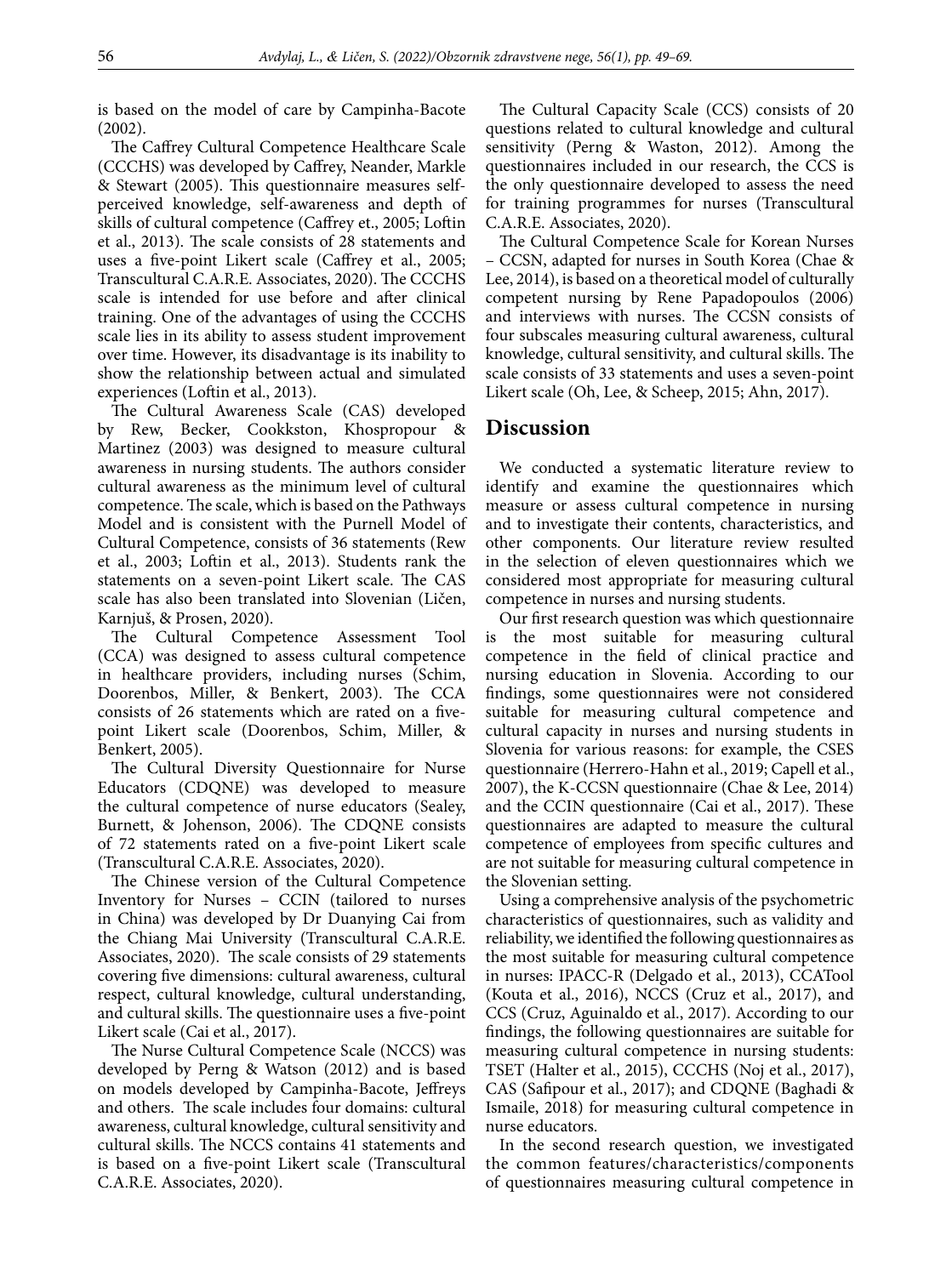nurses and nursing students. We used the rating system developed by Terwee (2007). The questionnaires included in our analysis were found to have several common features. Most of these questionnaires are so-called general questionnaires, meaning that they measure cultural competence in nurses regardless of the differences in the patients' respective cultural groups (Delgado et al., 2013; Kouta et al., 2016; Cai et al., 2017; Cruz et al., 2017; Noj et al., 2017; Herrero-Hahn, 2019). The CSES questionnaire (Herrero-Hahn, 2019) belongs to a group of specific questionnaires.

The internal consistency of the questionnaires included in the analysis was expressed by the Cronbach's alpha coefficient. The following seven questionnaires achieved a Cronbach's alpha of 0.90 or higher, indicating excellent reliability: CSES (Herreo-Hahn et al., 2019), TSET (Halter et al., 2015), CDQNE (Baghadi & Ismaile, 2018), K-CCSN (Chae & Lee, 2014), NCCS (Cruz et al., 2017), CCIN (Transcultural C.A.R.E. Associates, 2020), CCS (Cruz, Aguinaldo et al., 2017), IPACC-R R (Delgado et al., 2013) and J-CCCHS (Noj et al., 2017). Reliability in terms of construct validity was assessed using factor analysis. This analysis was conducted for eight questionnaires: CSES (Herreo-Hahn et al., 2019), TSET (Halter et al., 2015), CAS (Safipour et al., 2017), CCCATool (Kouta et al., 2016), J-CCCHS (Noj et al., 2017), NCCS (Cruz et al., 2017), CCIN (Cai et al., 2017), CCS (Cruz et al., 2020).

For CSES (Herreo-Hahn et al., 2019), the variance explained by factor analysis varied widely: from 33% for nurse educators (Kardong-Edgren & Campinha-Bacote, 2008) to 90% for community nurses (Bernal & Forman, 1993). The explained variance of the model was 20% only for the CCS questionnaire (Cruz, Aguinaldo et al., 2017), while for six questionnaires – TSET (Halter et al., 2015), CAS (Safipour et al., 2017), CCATool (Kouta et al., 2016), J-CCSN (Noj et al., 2017), NCCS (Cruz et al., 2017), CCIN (Cai et al., 2017) — the explained variance of the model was more than 50%.

Test-retest reliability data were also available for TSET (Halter et al., 2015), K-CCSN (Chae & Lee, 2014), CCIN (Cai et al., 2017) and CCS (Cruz, Aguinaldo et al., 2017). For CCIN (Park et al., 2019) and CCS (Transcultural C.A.R.E. Associates, 2020), the intraclass correlation coefficient of > 0.70 indicates high stability.

The questionnaires included in the analysis were developed on the basis of literature review (Halter et al., 2015; Cruz et al., 2017; Noji et al., 2017) and cultural competence models and theories developed by many authors, e.g., Campinha-Bacote (Delgado et al., 2013; Cai et al., 2017; Cruz, Aguinaldo et al., 2017; Baghadi & Ismaile, 2018), Madeleine Leininger (Herrero-Hahn., et al., 2019), Larry D. Purnell (Safipour et al., 2017), Marianne Jeffreys (Cai et al., 2017; Cruz, Aguinaldo et al., 2017), Rena Papadopoulos (Kouta et al., 2016)

and others.

Limitations of this study include a limited number of databases, which means that some high-quality research was overlooked. Another limitation is the lack of Slovenian literature in the field of measuring cultural competence. Despite the fact that there are several instruments available for assessing the quality of research based on systematic literature review, we used the CASP instrument without prior analysis and comparison with other similar instruments.

### **Conclusion**

Our systematic literature review showed that the IPACC-R, CCATool, NCCS and CCS questionnaires are among the most appropriate instruments for measuring nurses' cultural competence in Slovenia. The TSET, CCCHS and CAS questionnaires were found to be suitable for measuring cultural competence in nursing students.

This systematic literature review represents only one form of measuring cultural competence in nursing, as despite its usefulness in practice, this method of quantitative assessment of cultural competence may not always be the most appropriate. We suggest that researchers in this field also use qualitative methods to measure cultural competence, which may be more complex to implement, but address a particular problem in more detail. Nevertheless, this systematic literature review represents the first such study in this field in Slovenia, and with the selection of analysed questionnaires therefore provides a good starting point for other researchers and further research.

*Slovenian translation/Prevod v slovenščino*

## **Uvod**

Danes številne države doživljajo naraščajočo kulturno raznolikost kot posledico migracij in globalizacije (Czaika & Haas, 2014; Regev, 2014). Demografske spremembe v prebivalstvu so skozi desetletja tudi našo državo spremenile v multikulturno družbo (Ličen, Karnjuš, Bogataj, Rebec, & Prosen, 2019). Vse večja diverzifikacija družb sicer ponuja številne priložnosti za družbeno in gospodarsko rast, vendar hkrati predstavlja tudi izziv za države gostiteljice (Abubakar et al., 2018; Handtke, Schilgen, & Mösko, 2019). Slednje lahko opazimo tudi v Sloveniji, saj podatki Statističnega urada Republike Slovenije prvega januarja 2019 kažejo, da tujci trenutno predstavljajo 6,6 % vseh prebivalcev Slovenije (Statistični urad Republike Slovenije, 2019).

Z naraščanjem vpliva globalizacije opazimo vpliv kulture na determinante zdravja – kultura vpliva na pogled posameznika ali skupine na zdravje, dobro počutje, bolezen, mladost ter staranje (Halbwachs,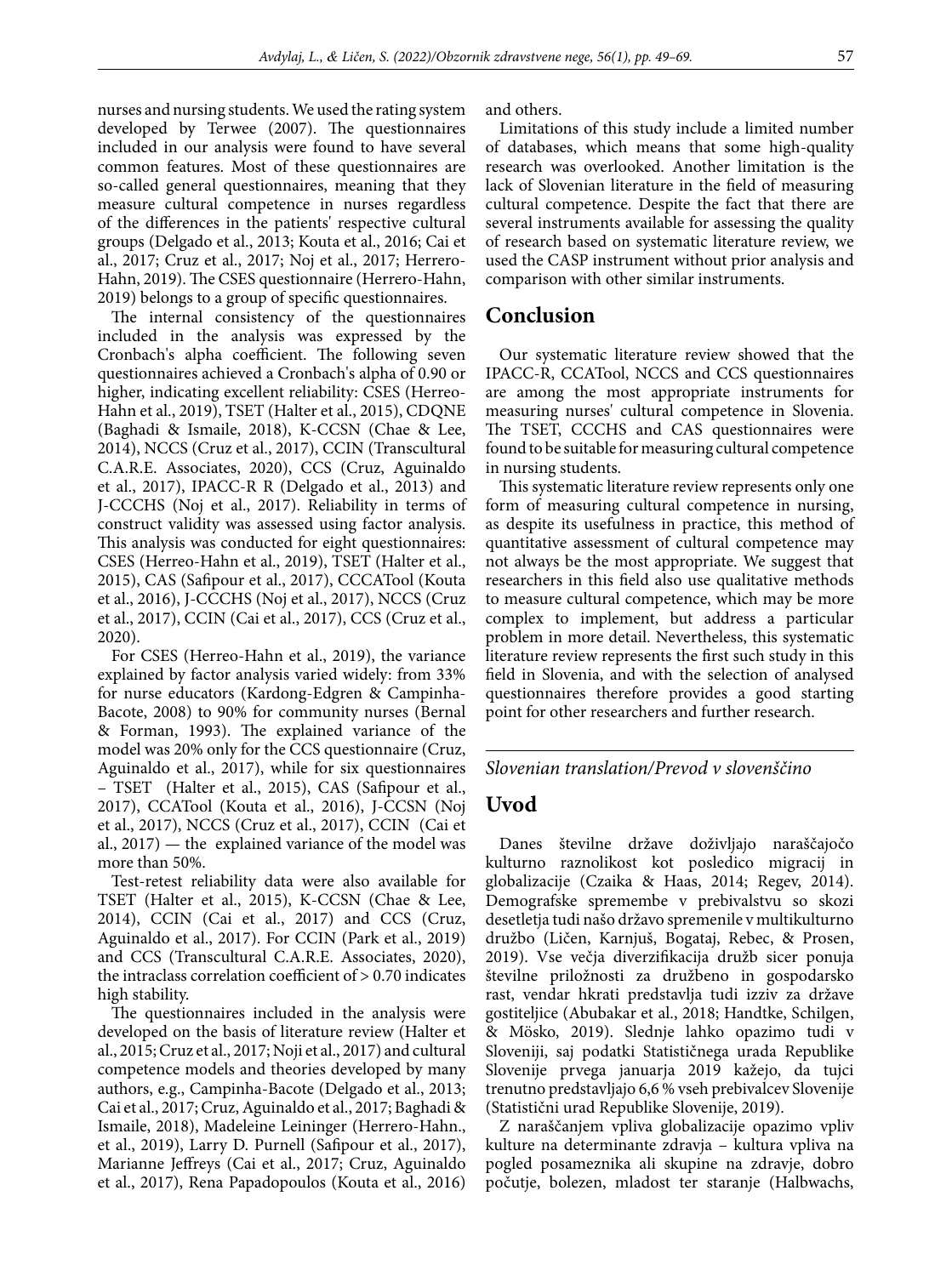2019). Velikokrat kultura posameznika oblikuje odnos do zdravja in lastnega telesa, vpliva na vlogo pacienta in na pričakovanja, ki jih pacient goji do zdravstva (Ličen et al., 2019).

Zdravstveni delavci se zdaj bolj kot kadar koli prej zavedajo izzivov, s katerimi se soočajo pri zagotavljanju zdravstvenih storitev pri raznoliki populaciji. Kulturna kompetenca tako predstavlja okvir za razumevanje zdravstvenih razlik med rasnimi in etničnimi skupinami (Crenshaw et al., 2011; Handtke et al., 2019) ter upoštevanje kulturnih raznolikosti drugih delov populacije, kot so npr. ženske, starejši, raznolikost glede na spolno usmerjenost in spolno identiteto, invalidnost in pripadnost verskim manjšinam (Crenshaw et al., 2011; Ličen et al. 2019; Lipovec-Čebron & Huber, 2020). Kot rezultat teh opažanj se je tudi na področju zdravstva in zdravstvene nege pojavila potreba po usposabljanju na področju kulturnih kompetenc (Delgado et al., 2013).

Čeprav obstaja več definicij, ki opredeljujejo izraz kulturne kompetence, vsaka poudarja potrebo, da se zdravstveni sistemi in izvajalci zavedajo kulturne raznolikosti in se odzivajo nanjo ter upoštevajo različna okolja, iz katerih prihajajo pacienti (Cai, 2016; Henderson, Horne, Hills, & Kendall, 2018). Prvo definicijo so podali avtorji Cross, Bazron, Dennis, & Isaacs (1989), ki so kulturne kompetence opredelili kot »skupek skladnega vedenja, stališč in politik, ki se združujejo v sistemu, agenciji ali med strokovnjaki in omogočajo temu sistemu, agenciji ali strokovnjakom, da učinkovito delujejo v medkulturnih situacijah«. Široko sprejeta definicija (National Center for Cultural Competence, n. d.) kulturne kompetence opredeljuje kot skupek znanj in veščin v odnosih z ljudmi, ki posamezniku omogoči, da izboljša svoje razumevanje, občutljivost, sprejemanje, spoštovanje in odzivanje na kulturne razlike in odnose, ki izhajajo iz njih. Kulturna kompetenca nam omogoča nudenje bolj kakovostne zdravstvene oskrbe ter pomaga, da bolje sodelujemo z ljudmi iz različnih kultur.

Ker je razvijanje medkulturnih kompetenc dolgoročni proces, se zdi ključno, da se medkulturne vsebine vključijo v učni načrt zdravstvene nege že v zgodnji fazi. S tem lahko dosežemo ali vsaj omogočimo zgodnji pričetek razvoja medkulturnih kompetenc (Prosen, Karnjuš, & Ličen, 2017). Tudi merjenje kulturnih kompetenc med zaposlenimi v zdravstveni negi predstavlja temeljni korak k oceni strategij učenja kulturnih kompetenc, doseganju kulturne usposobljenosti na področju kulturnih kompetenc in izboljšanju kakovosti zdravstvene nege za vse bolj raznoliko populacijo (Cai, 2016; Ličen et al., 2017; Sharifi et al., 2019). Pomembno je poudariti, da raziskovalci pojem kulturne kompetence vidijo kot abstrakten in teoretičen koncept, ki ga je težko definirati in posledično težko razumeti ter proučevati (Diallo & McGrath, 2013).

Medicinske sestre raziskovalke so razvile ukrepe za ocenjevanje znanja, veščin in stališč, povezanih s kulturno usposobljenostjo (Shen, 2015; Alizadeh & Chavan, 2016; Lin, Lee, & Huang, 2017). Nekatere raziskave so že opredelile 54 različnih vprašalnikov, ki se uporabljajo za ocenjevanje kulturnih kompetenc pri usposabljanju zdravstvenih delavcev in študentov zdravstvene nege (Loftin, Harin, Brenson, & Reyes, 2013; Shen, 2015; Lin et al., 2017).

#### *Namen in cilji*

Obstajajo številni vprašalniki in drugi instrumenti, ki merijo ali ocenjujejo kulturne kompetence v zdravstveni negi, zato je bil namen sistematičnega pregleda literature proučiti vsebino in lastnosti vprašalnikov, ki predstavljajo enega izmed možnih instrumentov za opredeljevanje doseganja kulturnih kompetenc, ter izbrati najprimernejše vprašalnike za ocenjevanje kulturnih kompetenc pri medicinskih sestrah in študentih zdravstvene nege. Cilj raziskave je bil na podlagi sistematičnega pregleda literature poiskati najbolj primeren in preverjen vprašalnik za merjenje kulturnih kompetenc, ki bi ga lahko uporabili na področju klinične prakse in izobraževanja za zdravstveno nego v Sloveniji.

Na podlagi ciljev smo postavili naslednji raziskovalni vprašanji:

- Kateri vprašalnik za merjenje kulturnih kompetenc, ki bi ga lahko uporabili na področju klinične prakse in izobraževanja za zdravstveno nego v Sloveniji, je najprimernejši?
- Katere so skupne značilnosti/lastnosti/komponente vprašalnikov za merjenje kulturnih kompetenc med medicinskimi sestrami in študenti zdravstvene nege?

# **Metode**

Izveden je bil sistematični pregled znanstvene literature.

### *Metode pregleda*

V novembru 2019 smo opravili sistematični pregled literature v podatkovnih bazah Cumulative Index of Nursing and Allied Health Literature (CINAHL), Educational Resources Information Cenze (ERIC), EBSCO in ScienceDirect. Za iskalne izraze smo določili kombinacijo naslovov, uporabljenih fraz in prostega besedila ali ključnih besed v iskalniku Medical Subject Headings (MeSH). Želene rezultate smo dosegli z uporabo iskalnih izrazov v angleškem jeziku: *transcultural nursing; culturally competent care; cultural competency; education, nursing; questionaire.* Pri iskanju želenih rezultatov in zmanjšanju nepotrebnih virov smo si pomagali z Boolovimi operatorji IN (*ang.* AND) in ALI (*ang.* OR) v različnih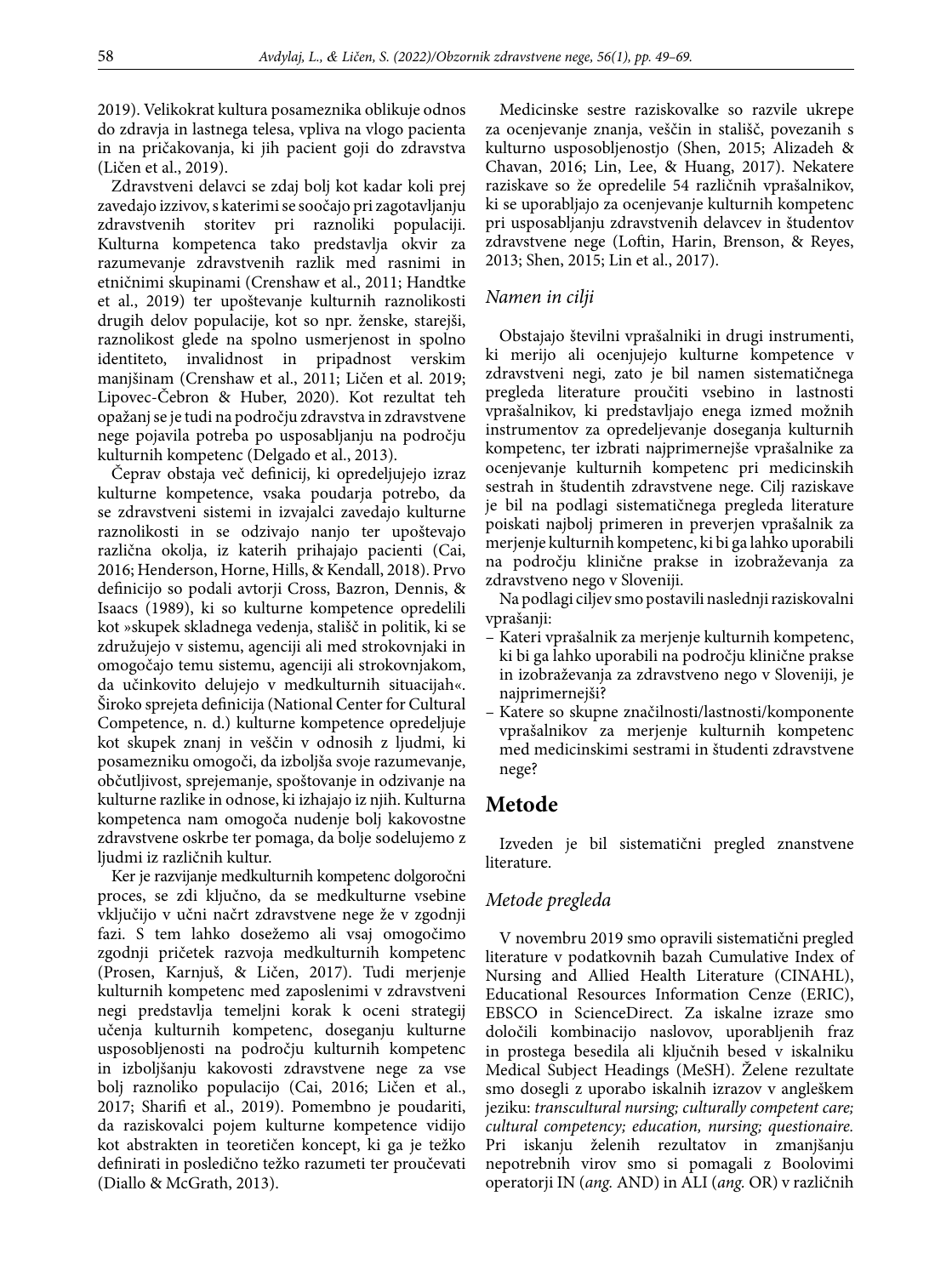iskalnih kombinacijah: *transcultural nursing* OR *culturally competent care* OR *cultural competency*  AND *education nursing AND questionaire*.

Kot vključitvene kriterije smo upoštevali izvirne znanstvene članke z ustrezno tematiko, objavljene od leta 2010 do 2020. Kot izključitvene kriterije smo upoštevali pisma uredniku, protokole, strokovne članke, članke v jezikih, ki niso angleški, in članke, objavljene pred letom 2010, neustrezno populacijo ter nezadostne značilnosti/lastnosti/komponente za izbrane vprašalnike.

### *Rezultati pregleda*

Brez vnaprej določenih kriterijev smo dobili 247 zadetkov. Od tega smo največ zadetkov dobili v podatkovni bazi CINAHL, in sicer 101 zadetek, naslednja podatkovna baza z največ zadetki je bila



*Slika 1: PRISMA diagram poteka sistematičnega pregleda literature*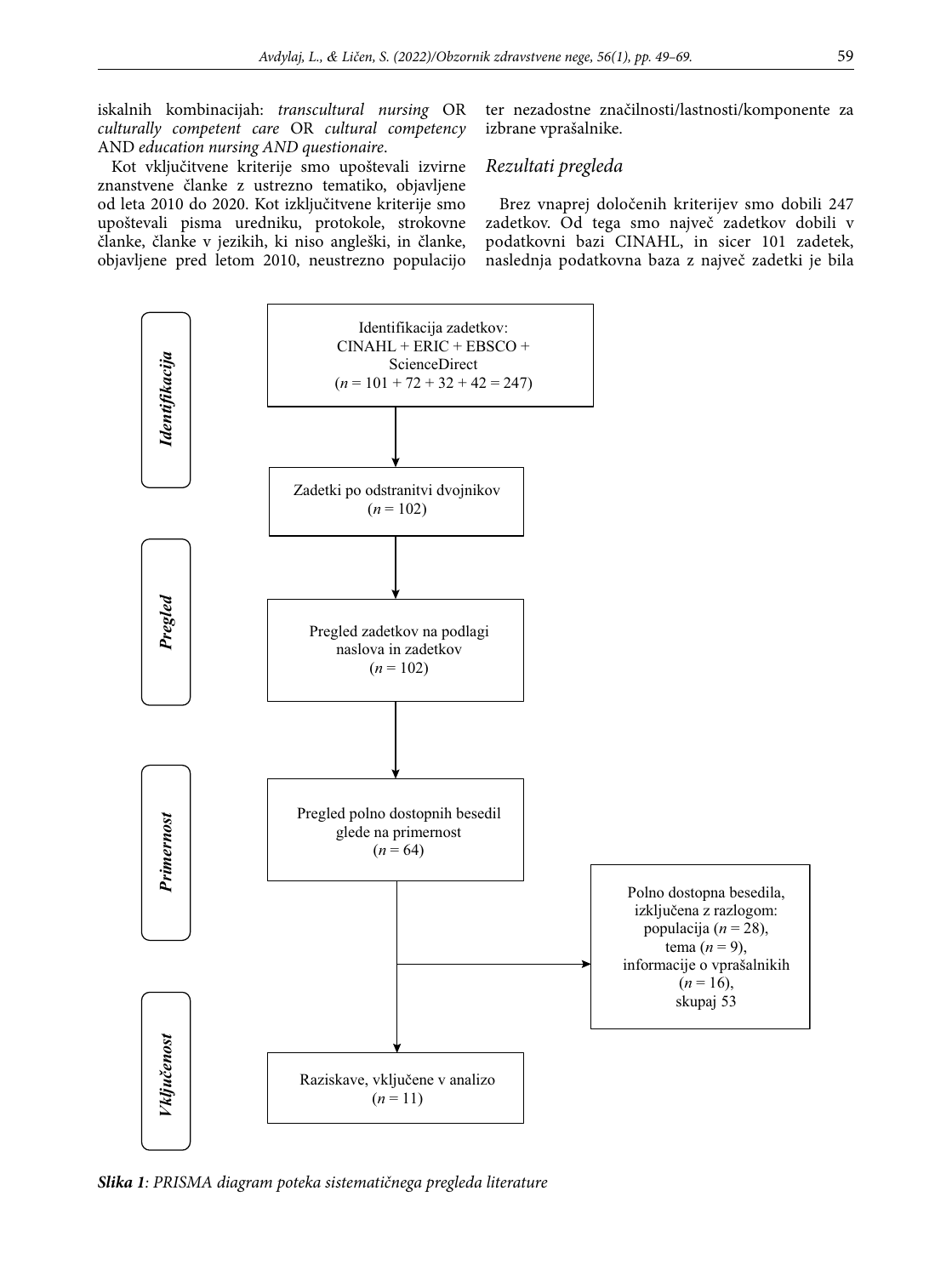ERIC z 72 zadetki, v podatkovni bazi EBSCO je bilo 32 zadetkov, v podatkovni bazi ScienceDirect pa 42. Po uporabi kriterijev, kot so časovna omejitev, odstranitev dvojnikov, polna dostopnost besedila in članki v angleškem jeziku, se je število zadetkov zmanjšalo na 102. Nadalje smo odstranili še dodatnih 38 zadetkov na podlagi analize naslovov in/ali povzetkov člankov, 28 pa zaradi neustrezne populacije, ki ni vključevala zaposlenih v zdravstveni negi ali študentov. Ker pri analizi nismo mogli natančno razbrati značilnosti oziroma lastnosti ali komponent analiziranih vprašalnikov, je bilo dodatno izključenih še 16 člankov. Dodatnih devet člankov smo izključili, ker so vprašalniki merili druge kompetence v zdravstveni negi. Kot je razvidno iz Slike 1, smo v končni sistematični pregled literature vključili 11 člankov. Za prikaz poteka pregleda literature (Slika 1) smo uporabili pristop PRISMA (»Preferred Reporting Items for Systematic Reviews and Meta-Analyses«) (Moher, Liberati, Tettzlaf, & Altmanet, 2009).

### *Ocena kakovosti pregleda in opis obdelave podatkov*

Enajst člankov, vključenih v sistematični pregled literature, je izpolnjevalo vse postavljene vključitvene kriterije. Članke, ki so bili v skladu z namenom in ciljem raziskave, smo kritično ovrednotili s pomočjo orodja CASP (*ang.* Critical Appraisal Skills Programme), in sicer s kontrolnim seznamom CAPS za sistematični pregled literature (CAPS, 2014). S tem orodjem smo dobro polovico vključenih raziskav ocenili kot dobre (Halter et al., 2015; Kouta et al., 2016; Cai et al., 2017; Safipour et al., 2017; Herrero-Hahn et al., 2019; Park et al., 2019), nekatere raziskave pa kot odlične (Delgado et al., 2013; Cruz et al., 2017; Noji et al., 2017; Cruz, Aguinaldo et al., 2017; Baghadi & Ismaile, 2018). V vseh člankih, vključenih v analizo, je skupno sodelovalo 11.937 sodelujočih, od tega 8.493 diplomiranih medicinskih sester, 2.983 študentov zdravstvene nege ter 461 učiteljev in mentorjev zdravstvene nege. Kot kritično oceno za merjenje kakovosti analiziranih vprašalnikov smo uporabili tako imenovani bonitetni sistem ocenjevanja (Terwee et al., 2007). Ta ocenjuje merilne lastnosti, kot sta veljavnost (notranja skladnost, ponovno testiranje in število trditev) in zanesljivost (vzorčenje, vsebine, konstruktna veljavnost), vprašalnikov v treh kategorijah ocenjevanja: »pozitivno« (+), »negativno« (−) in »ni nobenih informacij« (?).

Navzkrižna primerjava je bila uporabljena za ponovno preverjanje informacij o merilnih lastnostih analiziranih vprašalnikov, vključenih v analizo. Avtorji članka smo o informaciji razpravljali po branju in povzemanju psihometričnih informacij o vprašalnikih ter pregledu njihove vsebine. Zadetke smo nadalje uvozili v program Zotero, raziskovalno orodje, ki hkrati omogoča organiziranje, shranjevanje virov, upravljanje in citiranje referenc.

### **Rezultati**

V Tabeli 1 smo podrobneje opisali ključne značilnosti raziskave in značilnosti oziroma lastnosti vprašalnikov, ki ocenjujejo in merijo kompetence pri medicinskih sestrah in študentih zdravstvene nege.

Tabela 2 prikazuje kakovost merilnih lastnosti analiziranih vprašalnikov po oceni z bonitetnim sistemom ocenjevanja po Terweeju et al. (2007). Kratice in imena merilnih orodij, navedenih v Tabeli 2, ohranjamo v angleškem jeziku. V legendi smo avtorji članka vprašalnike prevedli v slovenski jezik; ne gre za splošno priznan prevod originalnih poimenovanj vprašalnikov.

Tabela 3 prikazuje podatke o veljavnosti in zanesljivosti vprašalnikov za merjenje kulturnih kompetenc po bonitetnem sistemu ocenjevanja (Terwee et al., 2007).

Eden izmed vprašalnikov za merjenje kulturnih kompetenc je tako imenovana lestvica kulturne samoučinkovitosti (ang. *Cultural Self-Efficacy Scale* − CSES). CSES sta razvila avtorja Bernal in Forman leta 1987 (Bernal & Forman, 1993). CSES meri zaupanje Latinoameričanov, ameriških staroselcev in predstavnikov azijskih otočkov v odnosu do izvajalcev zdravstvene nege (Hagman, 2004). Lestvico sestavlja 30 trditev, ki so bile razvite na podlagi raziskave ustrezne literature in predstavljajo ključne koncepte, znanja in spretnosti v transkulturni zdravstveni negi. Lestvica vsebuje tudi 16 vedenjskih izjav, s katerimi anketiranci ocenijo lastno učinkovitost znotraj petstopenjske lestvice Likertovega tipa (Hagman, 2004, 2006).

Orodje za merjenje transkulturne samoučinkovitosti (ang. *Transcultural Self-Efficacy* − TSET) sta razvila in psihometrično ocenila Jeffreysova in Smodlaka (Jeffreys & Smodlaka, 1996; Jeffreys, 2000). Vprašalnik je sestavljen iz 83 trditev, razdeljenih na tri sklope, ki ocenjujejo kognitivno, praktično in čustveno dimenzijo kulturnih kompetenc (Jeffreys, 2000; Lim et al., 2004). TSET uporablja desetstopenjsko Likertovo lestvico. Vprašalnik je bil zasnovan kot diagnostično orodje za merjenje in oceno dojemanja lastne učinkovitosti pri študentih zdravstvene nege pri oskrbi pacientov iz različnih okolij (Jeffreys, 2000).

Lestvica za ocenjevanje procesa kulturnih kompetenc med zdravstvenimi delavci (revidirana verzija) avtorice Campinha-Bacote (ang. *Inventory for Assessing the Process of Cultural Competence Among Healthcare Professionals-Revised* − IAPCC-R) je sestavljena iz 25 trditev, namenjenih merjenju kulturnih kompetenc izvajalcev zdravstvene nege. Vprašalnik temelji na modelu oskrbe (Campinha-Bacote, 2002). Ocenjevanje IAPPC-R temelji na štiristopenjski Likertovi lestvici (Campinha-Bacote, 2002).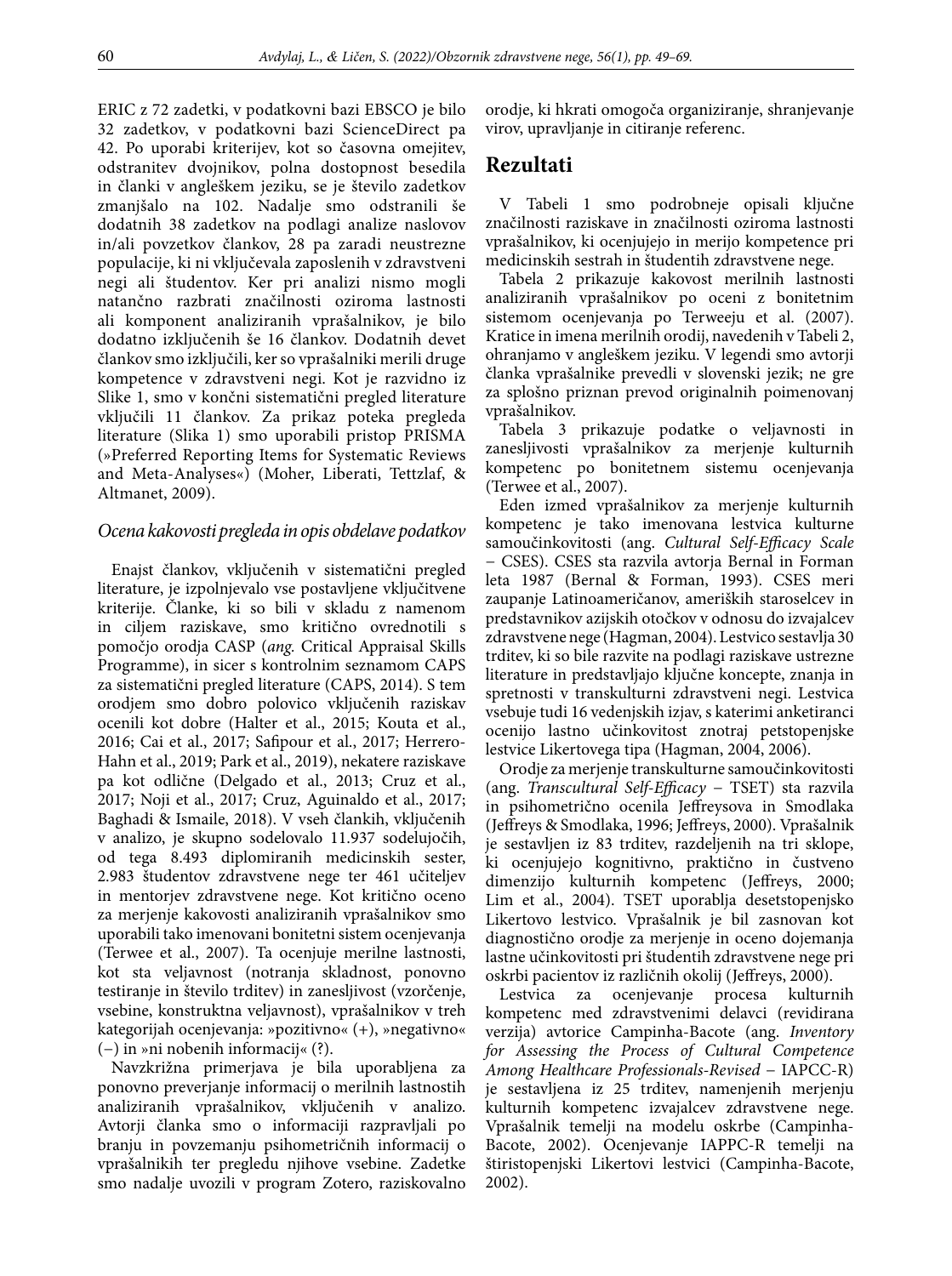|                                                                                                                    | Dimenzije kulturne<br>kompetence | kulturnih kompetenc.<br>Vse dimenzije                                                                                                                                                          | kulturnih kompetenc.<br>Meri vse dimenzije                                                                                                                                                                  | kulturne veščine.<br>Kulturno znanje,<br>želja po kulturni<br>ozaveščenosti in                                                                                                   | kulturne veščine.<br>Kulturno znanje,<br>občutljivost in                                                                                             | kulturnih kompetenc.<br>Vse dimenzije                                                                                                                                                                                                                                | samoučinkovitost.<br>Kulturna                                                                                                                      |
|--------------------------------------------------------------------------------------------------------------------|----------------------------------|------------------------------------------------------------------------------------------------------------------------------------------------------------------------------------------------|-------------------------------------------------------------------------------------------------------------------------------------------------------------------------------------------------------------|----------------------------------------------------------------------------------------------------------------------------------------------------------------------------------|------------------------------------------------------------------------------------------------------------------------------------------------------|----------------------------------------------------------------------------------------------------------------------------------------------------------------------------------------------------------------------------------------------------------------------|----------------------------------------------------------------------------------------------------------------------------------------------------|
|                                                                                                                    | Konceptualni model               | Temelji na modelu kulturnih<br>kompetenc po Campinha-<br>Bacote.                                                                                                                               | Jeffreysove in Leinigerja.<br>Temelji na modelih<br>Campinha-Bacote,                                                                                                                                        | Temelji na pregledu literature<br>Campinha-Bacote ter modela<br>zaupanja po Jeffreysejevi.<br>kulturnih kompetenc po<br>kulturnih kompetenc in<br>in na podlagi modela           | Konceptualni model kulturne<br>kompetentnosti ni naveden.<br>podlagi pregleda literature.<br>Vprašalnik je nastal na                                 | Temelji na modelu kulturnih<br>kompetenc po Campinha-<br>Bacote.                                                                                                                                                                                                     | socialnega učenja in koncepti<br>Skladno z Bandurjevo teorijo<br>transkulturne zdravstvene<br>nege.                                                |
| Tabela 1: Prikaz vprašalnikov, ki merijo kulturne kompetence pri medicinskih sestrah in študentih zdravstvene nege | Opis instrumenta                 | ozaveščenost, znanje, spretnosti in<br>uporablja petstopenjsko Likertovo<br>72 trditev, ki merijo 5 konstruktov<br>srečanje. Za ocenjevalno metodo<br>kulturnih kompetenc: željo,<br>lestvico. | spoštovanje, kulturno razumevanje<br>29 trditev, ki zajema 5 konstruktov:<br>petstopenjsko Likertovo lestvico.<br>kulturno ozaveščanje, kulturno<br>ocenjevalno metodo uporablja<br>in kulturne veščine. Za | (9), kulturno znanje (4), kulturna<br>občutljivost (4), kulturne veščine<br>20 trditev: kulturno ozaveščanje<br>petstopenjski Likertovi lestvici.<br>(6). Ocenjevanje temelji na | kulturna občutljivost (2), kulturne<br>na petstopenjski Likertovi lestvici.<br>veščine (12). Ocenjevanje temelji<br>20 trditev: kulturno znanje (6), | na štiristopenjski Likertovi lestvici.<br>konstruktih kulturnih kompetenc:<br>želji, zavedanju, znanju, spretnosti<br>in srečanju s tujo kulturo. Temelji<br>s 25 točkami, ki temelji na petih<br>je bila spremenjena na lestvico<br>Izvirna lestvica z 20 trditvami | desetstopenjsko Likertovo lestvico.<br>kognitivne, praktične in afektivne.<br>Za ocenjevalno metodo uporablja<br>83 trditev s tremi podlestvicami: |
|                                                                                                                    | Vzorec                           | 461 učiteljev<br>zdravstvene<br>nege.                                                                                                                                                          | medicinskih<br>sester.<br>520                                                                                                                                                                               | 272 študentov<br>zdravstvene<br>nege.                                                                                                                                            | 2.167 studentov<br>zdravstvene<br>nege.                                                                                                              | 98 medicinskih<br>sester                                                                                                                                                                                                                                             | 260 študentov<br>zdravstvene<br>nege.                                                                                                              |
|                                                                                                                    | Namen                            | študijskem programu.<br>kulturnih kompetenc<br>Oceniti stopnje<br>visokošolskem<br>učiteljev na                                                                                                | vprašalnika za merjenje<br>psihometrične lastnosti<br>za medicinske sestre na<br>kulturnih kompetenc<br>Razviti in preizkusiti<br>Kitajskem.                                                                | študentov<br>zdravstvene nege.<br>Oceniti kulturne<br>kompetence                                                                                                                 | kompetence študentov<br>zdravstvene nege iz<br>Oceniti kulturne<br>devetih držav.                                                                    | kulturne kompetence<br>sester.<br>Povečati in oceniti<br>medicinskih                                                                                                                                                                                                 | kulturnih izobraževalnih<br>različnih<br>Oceniti vpliv<br>programov.                                                                               |
|                                                                                                                    | Instrument                       | kulturne raznolikosti<br>za medicinske sestre<br>CDQNE/Vprašalnik<br>Nurse Educators -<br>Cultural Diversity<br>Questionnaire for<br>v izobraževanju                                           | kulturnih kompetenc<br>Inventory for Nurses<br>(CCIN)/Lestvica<br>medicinskih sester<br>version of Cultural<br>Competence<br>The Chinese                                                                    | kulturnih kompetenc<br>za medicinske sestre<br>Competence Scale<br>(NCCS)/Lestvica<br>Nurse Cultural                                                                             | kulturne zmogljivosti<br>Scale (CCS)/Lestvica<br>Cultural Capacity                                                                                   | kulturnih kompetenc<br>Competency (IAPCC<br>ocenjevanje procesa<br>med zdravstvenimi<br>delavci (revidirana<br>Process of Cultural<br>and IPACC-R)/<br>Assessing the<br>Inventory for<br>Lestvica za<br>verzija)                                                     | Efficacy tool (TSET),<br>Orodje za merjenje<br>Transcultural Self-<br>transkulturne                                                                |
|                                                                                                                    | Avtor, letnica,<br>država        | Baghadi & Ismaile,<br>Združeni Arabski<br>Emirati<br>2018                                                                                                                                      | Cai et al., 2017<br>Kitajska                                                                                                                                                                                | Cruz, Aguinaldo et<br>Savdska Arabija<br>al., 2017                                                                                                                               | Čile, Irak, Oman,<br>Filipini, Savdska<br>Afrika, Sudan in<br>Cruz et al., 2017<br>Arabija, Južna<br>Turčija                                         | Delgado et al., 2013<br>Združene države<br>Amerike                                                                                                                                                                                                                   | Združene države<br>Halter et al., 201<br>Amerike                                                                                                   |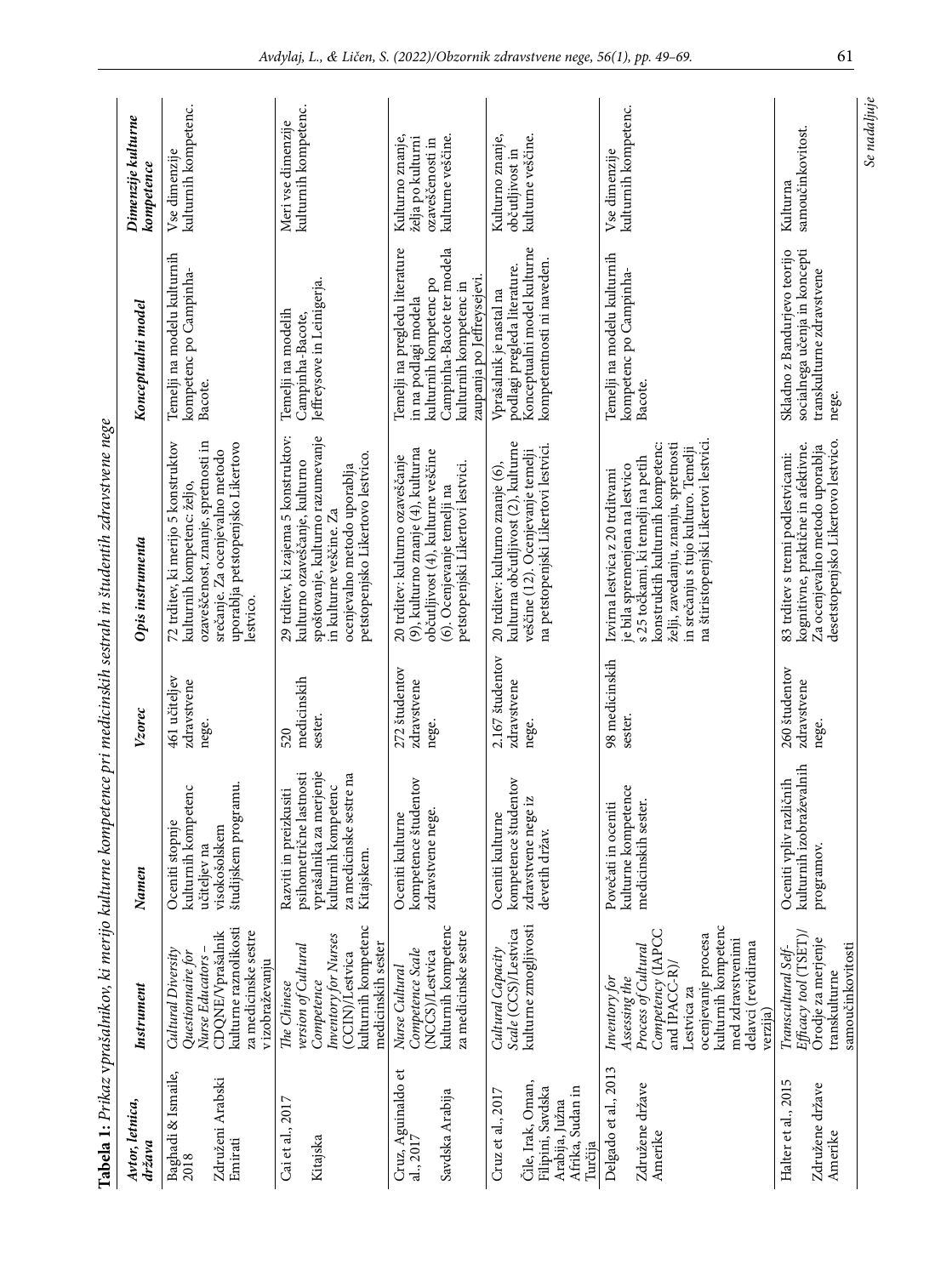| Avtor, letnica,<br>država                 | Instrument                                                                                                                   | Namen                                                                                                                                         | Vzorec                                             | Opis instrumenta                                                                                                                                                                                                                                                                                         | Konceptualni model                                                                                                                                                                                  | Dimenzije kulturne<br>kompetence                                                        |
|-------------------------------------------|------------------------------------------------------------------------------------------------------------------------------|-----------------------------------------------------------------------------------------------------------------------------------------------|----------------------------------------------------|----------------------------------------------------------------------------------------------------------------------------------------------------------------------------------------------------------------------------------------------------------------------------------------------------------|-----------------------------------------------------------------------------------------------------------------------------------------------------------------------------------------------------|-----------------------------------------------------------------------------------------|
| Herrero-Hahn et<br>Kolumbija<br>al., 2019 | samoučinkovitosti<br>Lestvica kulturne<br>Scale (CSES)<br>Self-Efficacy                                                      | manjšinskih skupin v<br>izvajalce zdravstvene<br>pacientov določenih<br>Oceniti zaupanje<br>nege.                                             | medicinskih<br>sestei<br>$\overline{211}$          | petstopenjski Likertovi lestvici.<br>kulturnih konceptov, kulturne<br>veščine, poznavanje kulturnih<br>vzorcev pri določenih etičnih<br>skupinah. Lestvica temelji na<br>podkategorije: poznavanje<br>26 trditev, razvrščenih v 3                                                                        | transkulturne zdravstvene<br>teorijo socialnega učenja<br>in Leiningerjevo teorijo<br>Skladno z Bandurjevo<br>nege.                                                                                 | samoučinkovitost.<br>Kulturna                                                           |
| Kouta et al., 2016<br>Ciper               | kulturnih kompetenc<br>Cultural competence<br>Assessment Tool<br>Instrument za<br>$(CCA~\text{Tool})/$<br>ocenjevanje        | in po njej.<br>medicinskih sester pred<br>kulturnih kompetenc<br>delavnico o kulturnih<br>Predstaviti stopnjo<br>kompetencah                  | patronažnih<br>medicinskih<br>sester<br>170        | zdravstvene nege. Za ocenjevalno<br>ozaveščenost, znanje, občutljivost<br>metodo uporablja petstopenjsko<br>in kompetentnost prakse<br>Lestvica s 25 trditvami s<br>podlestvicami: kulturna<br>Likertovo lestvico                                                                                        | Papadopoulosovi, Tilkijevi in<br>Model razvoja kulturne<br>kompetentnosti po<br>Taylorjevi                                                                                                          | znanje in kulturna<br>ozaveščenost<br>občutljivost<br>Kulturna                          |
| Noji et al., 2017<br>Japonska             | Services (J-CCCHS),<br>Competence Health<br>Lestvica kulturnih<br>Caffrey Cultural<br>zdravstvenem<br>kompetenc v<br>varstvu | kompetence medicinskih<br>celovite zdravstvene<br>ljšanje<br>Oceniti kulturne<br>sester za izbol<br>nege.                                     | medicinskih<br>sester iz 19<br>bolnišnic.<br>7.494 | in udobja s spretnostmi kulturne<br>samozaznavanja, samozavedanja<br>metodo uporablja petstopenjsko<br>kompetentnosti. Za ocenjevalno<br>28 trditev za merjenje<br>Likertovo lestvico                                                                                                                    | procesa: pridobivanje znanja<br>ter spremembe odnosa in<br>kulturnih kompetenc kot<br>podlagi dveh faz učnega<br>izida izobraževanja na<br>Temelji na modelu, ki<br>predlaga ocenjevanje<br>vedenia | Samozaznano znanje,<br>kulturnih kompetenc<br>udobje s spretnostmi<br>samozavedanje in  |
| Park et al., 2019<br>Južna Koreja         | kulturnih kompetenc<br>Cultural Competence<br>Lestvica za merjenje<br>za medicinske sestre<br>Scale for Nurse<br>$(K-CCSN)$  | Preveriti učinek tečaja<br>kulturne zdravstvene<br>nege.                                                                                      | 69 študentov<br>zdravstvene<br>nege.               | Sestavljen iz 33 trditev, ki zajemajo<br>4 kategorije: kulturno ozaveščanje<br>(6), kulturne veščine (7), kulturna<br>občutljivost (12), kulturno znanje<br>$\circledS$                                                                                                                                  | Davidhizarjevem modelu<br>kulturne kompetentnosti<br>Temelji na Giger-                                                                                                                              | ozaveščenost, znanje,<br>veščine kulturnih<br>občutljivost in<br>kompetenc.<br>Kulturna |
| Safipour et al., 2017<br>Švedska          | Cultural Awareness<br>Lestvica kulturne<br>ozaveščenosti<br>Scale (CAS)/                                                     | socialno-demografskega<br>upoštevanju njihovega<br>študentov v povezavi<br>z izobraževanjem ob<br>Proučiti kulturno<br>ozaveščenost<br>ozadja | 215 študentov<br>zdravstvene<br>nege.              | praksa (5). Ocenjevanje temelji na<br>sedemstopenjski Likertovi lestvici<br>(7), vprašanja raziskovanja (4),<br>splošnoizobraževalne izkušnje<br>(6), oskrba pacientov/klinična<br>vedenje/udobje pri interakciji<br>(14), kognitivna ozaveščenost<br>in petimi podlestvicami<br>Lestvica s 36 trditvami | Temelji na analizi modela<br>»Pathways« in je povezan<br>s Purnellovim modelom<br>kulturnih kompetenc                                                                                               | ozaveščenost.<br>Kulturna                                                               |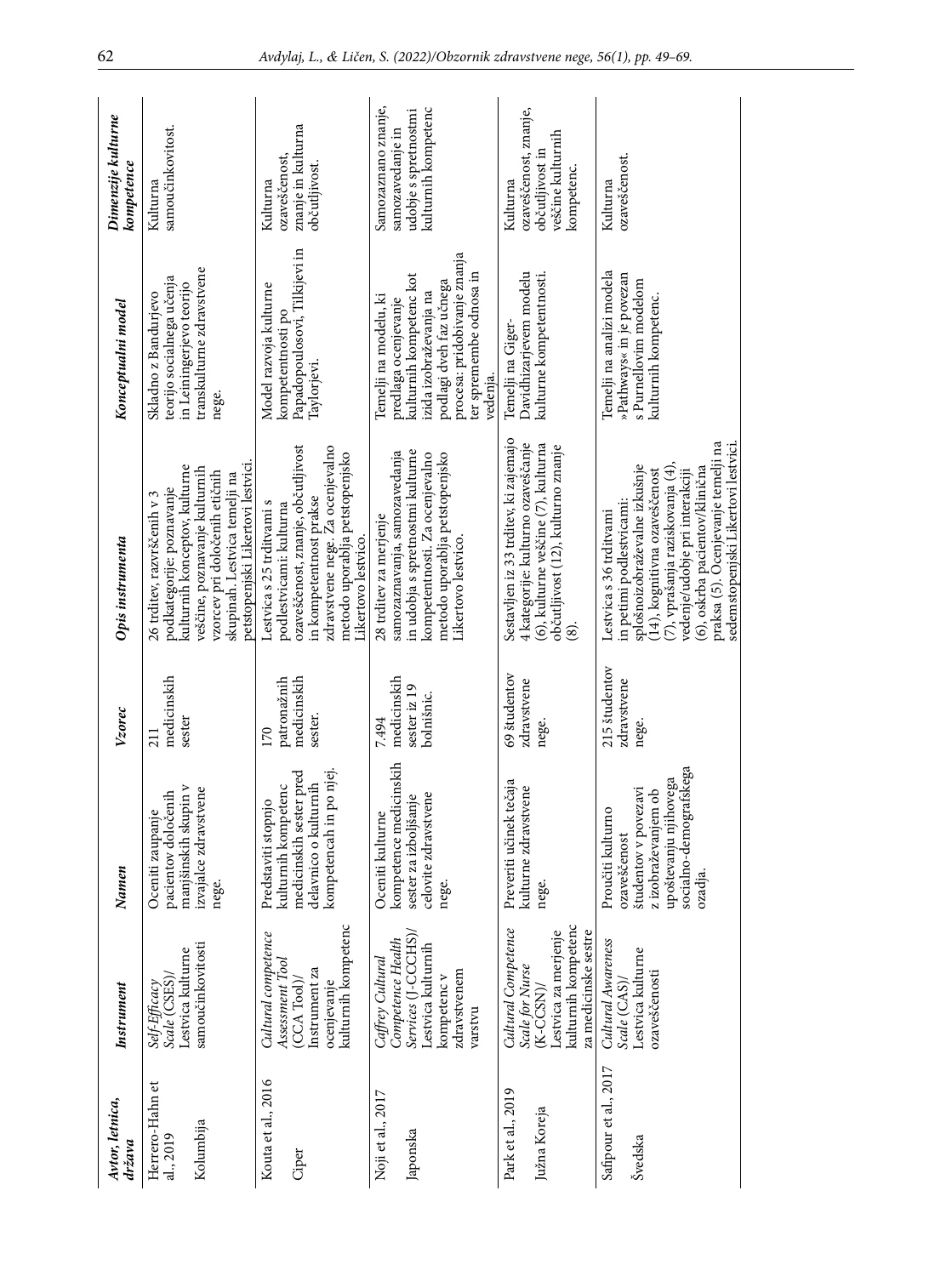|                    |                                               | Zanesljivost                                                    |                 |             | Veljavnost        |                           |
|--------------------|-----------------------------------------------|-----------------------------------------------------------------|-----------------|-------------|-------------------|---------------------------|
| <b>Instrumenti</b> | Notranja skladnost                            | Ponovno testiranje                                              | Število trditev | Vzorčenje   | <b>Vsebine</b>    | Konstruktna<br>veljavnost |
| <b>CSES</b>        | Cronbach alfa $=$<br>$0,978(0,85-0,98)$       | <b>ND</b>                                                       | 26(30)          | DMS/DZ      | Strokovni<br>svet | 33-90 % variance          |
| <b>TSET</b>        | Cronbach alfa =<br>$0,92-0,98$                | $r = 0.64 - 0.75$ v dveh<br>tednih (test-retest)                | 83              | Študenti ZN | Strokovni<br>svet | 62 % variance             |
| IAPCC-R            | Cronbach alfa $=$<br>$0,75-0,93$              | Izvirna različica<br>vprašalnika<br>je navedena z<br>omejitvami | 25              | DMS/DZ      | Strokovni<br>svet | Ni podatka                |
| CAS                | Cronbach alfa =<br>0,869                      | ND                                                              | 36              | Študenti ZN | Strokovni<br>svet | 51 % variance             |
| <b>CCCATool</b>    | Cronbach alfa $=$<br>$0,82-0,91$              | ND                                                              | 25              | DMS/DZ      | Strokovni<br>svet | 56 % variance             |
| <b>CDQNE</b>       | Cronbach alfa =<br>0,94                       | <b>ND</b>                                                       | 72              | Učitelji ZN | Strokovni<br>svet | <b>ND</b>                 |
| J-CCCHS            | Cronbach alfa =<br>$0,756 - 0,892$            | ND                                                              | 28              | DMS/DZ      | Strokovni<br>svet | 61 % variance             |
| <b>K-CCSN</b>      | Cronbach alfa<br>$= 0,900 (0,879 -$<br>0,921) | $r = 0.61 - 0.75$ v<br>trinajstih tednih<br>(test-retest)       | 33              | Študenti ZN | Strokovni<br>svet | <b>ND</b>                 |
| <b>NCCS</b>        | Cronbach alfa =<br>0,95                       | ND                                                              | 20              | Študenti ZN | Strokovni<br>svet | 66 % variance             |
| <b>CCIN</b>        | Cronbach alfa =<br>0.94                       | $r = 0.86$ v dveh<br>tednih (0,75-0,85)                         | 29              | DMS/DZ      | Strokovni<br>svet | 63,46 % variance          |
| CCS                | Cronbach alfa =<br>0,96                       | $IC = 0.88$ v dveh<br>tednih                                    | 20              | Študenti ZN | Strokovni<br>svet | 20,4 % variance           |

**Tabela 2:** *Prikaz kakovosti merilnih lastnosti vprašalnikov, vključenih v sistematični pregled literature*

*Legenda: CSES − Cultural Self-Efficacy Scale/Lestvica kulturne samoučinkovitosti; TSET − Transcultural self-efficacy tool; IAPCC and IPACC-R − Inventory for Assessing the Process of Cultural Competency/Lestvica za ocenjevanje procesa kulturnih kompetenc med zdravstvenimi delavci; CAS − Cultural Awareness Scale/Lestvica kulturne ozaveščenosti; CCA Tool − Cultural competence Assessment Tool/Instrument za ocenjevanje kulturnih kompetenc; CDQNE − Cultural Diversity Questionnaire for Nurse Educators/Vprašalnik kulturne raznolikosti za medicinske sestre v izobraževanju; J-CCCHS − Caffrey Cultural Competence Health Services/Lestvica kulturnih kompetenc v zdravstvenem varstvu; K-CCSN − Cultural Competence Scale for Nurse/Lestvice za merjenje kulturnih kompetenc za medicinske sestre; NCCS − Nurse Cultural Competence Scale/Lestvica kulturnih kompetenc za medicinske sestre; CCIN − Cultural Competence Inventory for Nurses/Lestvica kulturnih kompetenc medicinskih sester (prilagojena za zaposlene v zdravstveni negi na Kitajskem); CCS − Cultural Capacity Scale/Lestvica kulturne zmogljivosti; ND − ni ocenjeno; DMS/ DZT − diplomirana medicinska sestra/diplomirani zdravstvenik; ZN − zdravstvena nega*

Lestvico kulturnih kompetenc v zdravstvenem varstvu (ang. *The Caffrey Cultural Competence Healthcare Scale* − CCCHS) so razvili Caffrey, Neander, Markle & Stewart (2005). Ta vprašalnik je zasnovan za merjenje samozaznanega znanja, samozavedanja in spretnosti rabe kulturnih kompetenc (Caffrey et al., 2005; Loftin et al., 2013). Lestvica je sestavljena iz 28 trditev, ki temeljijo na samooceni na podlagi lestvice tipa Likert (Caffrey et al., 2005; Transcultural C.A.R.E. Associates, 2020). Predvidena uporaba CCCHS je pred kliničnim usposabljanjem in po njem. Močna stran lestvice CCCHS je njena zmožnost ocenjevanja izboljšav študentov skozi čas; njena šibka lastnost pa je pomanjkljiva sposobnost prikaza odnosa med dejanskimi in simuliranimi izkušnjami (Loftin et al., 2013).

Lestvica kulturne ozaveščenosti (ang. *The Cultural Awareness Scale* − CAS), ki so jo razvili Rew, Becker, Cookkston, Khospropour, & Martinez (2003), je bila zasnovana za merjenje kulturne ozaveščenosti študentov zdravstvene nege. Avtorji so menili, da je kulturna zavest minimalna raven kulturne kompetentnosti. Lestvica, ki temelji na modelu »poti« (ang. *Pathways model*) in je skladna s Purnellovim modelom kulturnih kompetenc, je sestavljena iz 36 trditev (Rew et al., 2003; Loftin et al., 2013). Trditve študenti ocenjujejo na podlagi sedemstopenjske Likertove lestvice. Lestvica CAS je bila prevedena tudi v slovenski jezik (Ličen, Karnjuš, & Prosen, 2020).

Instrument za ocenjevanje kulturnih kompetenc (ang. *The Cultural Competence Assessment* − CCA) je bil zasnovan za oceno kulturne kompetentnosti izvajalcev zdravstvenih storitev, vključno z medicinskimi sestrami (Schim, Doorenbos, Miller, & Benkert, 2003). CCA je vprašalnik s 26 trditvami, ki jih anketiranci ocenjujejo glede na petstopenjsko lestvico tipa Likert (Doorenbos, Schim, Miller, & Benkert, 2005).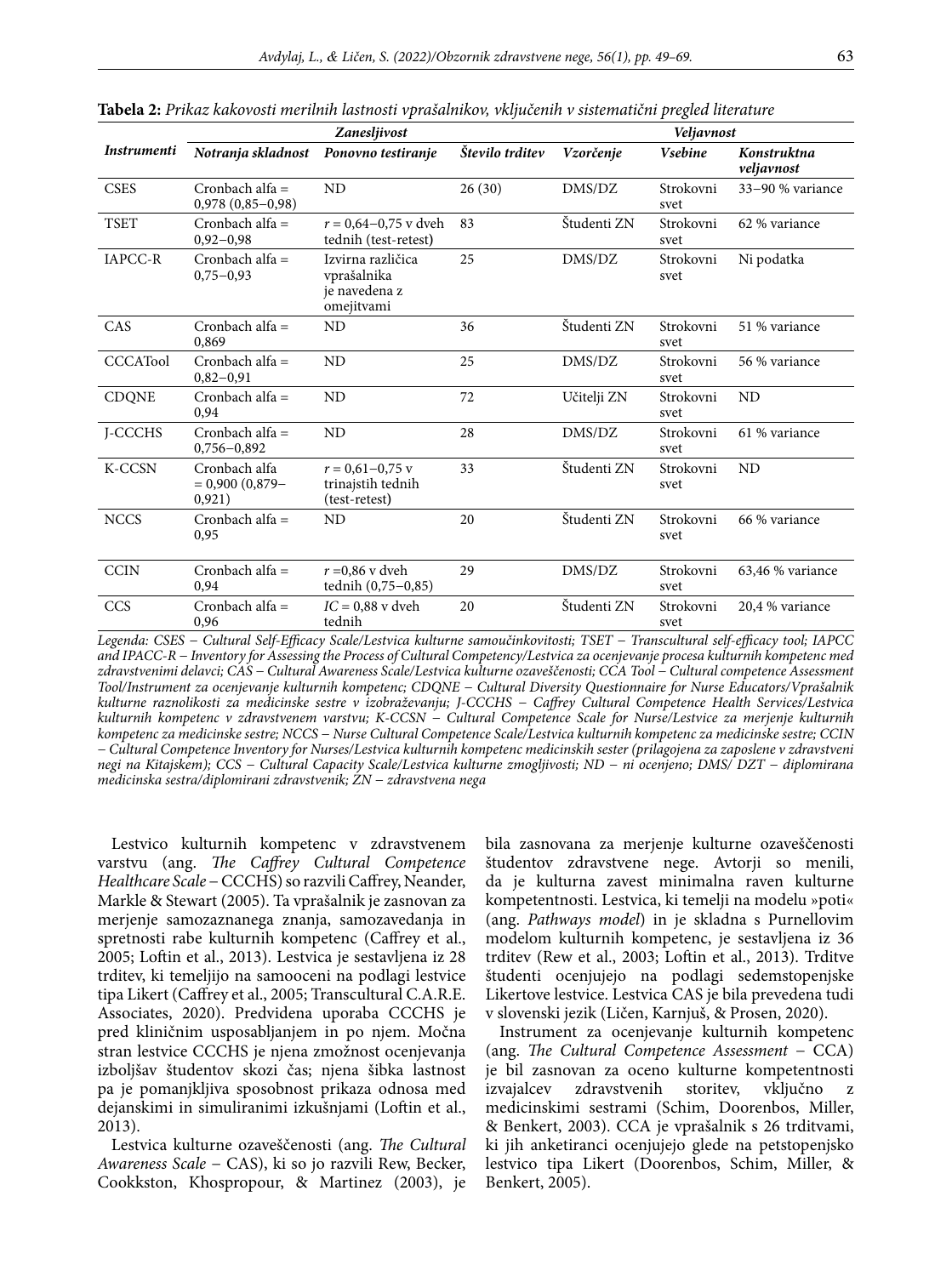|                    |                       | Zanesljivost          |                 |           | Veljavnost     |                           |
|--------------------|-----------------------|-----------------------|-----------------|-----------|----------------|---------------------------|
| <b>Instrumenti</b> | Notranja<br>skladnost | Ponovno<br>testiranje | Število trditev | Vzorčenje | <b>Vsebine</b> | Konstruktna<br>veljavnost |
| <b>CSES</b>        | $\ddot{}$             |                       | $^{+}$          | $^{+}$    | $^{+}$         |                           |
| <b>TSET</b>        | $^{+}$                |                       |                 | $^{+}$    | $^{+}$         |                           |
| IAPCC-R            | $^{+}$                |                       | $^+$            | $^{+}$    | $+$            |                           |
| CAS                | $\ddot{}$             |                       |                 | $\ddot{}$ | $^{+}$         |                           |
| <b>CCCATool</b>    | $^{+}$                |                       | $^{+}$          | $+$       | $^{+}$         |                           |
| <b>CDQNE</b>       | $^+$                  |                       |                 | $\ddot{}$ | $+$            |                           |
| J-CCCHS            | $^{+}$                |                       | $\ddot{}$       | $\ddot{}$ | $^{+}$         |                           |
| K-CCSN             | $^{+}$                |                       |                 | $\ddot{}$ | $+$            |                           |
| <b>NCCS</b>        |                       |                       | $^+$            | $\pm$     | $+$            |                           |
| <b>CCIN</b>        | $\mathrm{+}$          | $^{+}$                |                 | $\pm$     | $^{+}$         |                           |
| <b>CCS</b>         |                       | $\overline{+}$        |                 |           | $\overline{+}$ |                           |

**Tabela 3:** *Prikaz veljavnosti in zanesljivosti vprašalnikov po bonitetnem sistemu ocenjevanja po Terweeju et al. (2007)*

*Legenda: CSES − Cultural Self-Efficacy Scale/Lestvica kulturne samoučinkovitosti; TSET − Transcultural self-efficacy tool; IAPCC and IPACC-R − Inventory for Assessing the Process of Cultural Competency/Lestvica za ocenjevanje procesa kulturnih kompetenc med zdravstvenimi delavci; CAS − Cultural Awareness Scale/Lestvica kulturne ozaveščenosti; CCA Tool − Cultural competence Assessment Tool/Instrument za ocenjevanje kulturnih kompetence; CDQNE − Cultural Diversity Questionnaire for Nurse Educators/ Vprašalnik kulturne raznolikosti za medicinske sestre v izobraževanju; J-CCCHS − Caffrey Cultural Competence Health Services/ Lestvica kulturnih kompetenc v zdravstvenem varstvu; K-CCSN − Cultural Competence Scale for Nurse/Lestvice za merjenje kulturnih kompetenc za medicinske sestre; NCCS − Nurse Cultural Competence Scale/Lestvica kulturnih kompetenc za medicinske sestre; CCIN − Cultural Competence Inventory for Nurses /Lestvica kulturnih kompetenc medicinskih sester (prilagojena za zaposlene v zdravstveni negi na Kitajskem); CCS − Cultural Capacity Scale/Lestvica kulturne zmogljivosti. (+) pozitivna ocena; (−) negativna ocena; (?) podatki niso dostopni*

Vprašalnik kulturne raznolikosti za medicinske sestre v izobraževanju (ang. *The Cultural Diversity Questionnaire for Nurse Educators* − CDQNE) je bil razvit za merjenje kulturnih kompetenc medicinskih sester v izobraževanju (Sealey, Burnett, & Johenson, 2006). CDQNE je sestavljen iz 72 trditev, ki jih anketiranci ocenjujejo na podlagi petstopenjske Likertove lestvice (Transcultural C.A.R.E. Associates, 2020).

Lestvico kulturnih kompetenc medicinskih sester (prilagojena za zaposlene v zdravstveni negi na Kitajskem) (*ang.* The Chinese version of Cultural Competence Inventory for Nurses – CCIN) je razvil dr. Duanying Cai z univerze Chiang Mai (Transcultural C.A.R.E. Associates, 2020). Orodje je sestavljeno iz 29 trditev, ki vključujejo pet dimenzij: kulturno zavest, kulturno spoštovanje, kulturno znanje, kulturno razumevanje in kulturne veščine. Ocenjevanje trditev temelji na petstopenjski Likertovi lestvici (Cai et al., 2017).

Lestvico kulturnih kompetenc za medicinske sestre (ang. *The Nurse Cultural Competence Scale* − v nadaljevanju NCCS) sta razvila Perng & Watson (2012) in temelji na modelu Campinha-Bacote, Jeffreysove in drugih. Lestvica vključuje štiri področja kulturne zavesti, kulturnega znanja, kulturne občutljivosti in kulturne spretnosti. NCCS vsebuje 41 trditev in temelji na ocenjevanju po petstopenjski lestvici tipa Likert (Transcultural C.A.R.E. Associates, 2020).

Orodje za samoocenjevanje z naslovom »Lestvica kulturne zmogljivosti« (ang. *Cultural Capacity Scale* − CCS) je sestavljeno iz 20 vprašanj, ki se nanašajo na kulturno znanje in na kulturno občutljivost (Perng & Waston, 2012). Med vprašalniki, vključenimi v našo raziskavo, je vprašalnik CCS edini, ki je nastal z namenom oceniti potrebo po izobraževalnih programih usposabljana za medicinske sestre (Transcultural C.A.R.E. Associates, 2020).

Lestvica za merjenje kulturnih kompetenc za medicinske sestre (prilagojena za zaposlene v zdravstveni negi v Južni Koreji) (ang. *The Korean version of Cultural Competence Scale for Nurses* − CCSN) (Chae & Lee, 2014) temelji na teoretičnem modelu kulturnih kompetenc avtorice Rene Papadopoulos (2006) in intervjujih z medicinskimi sestrami. CCSN je sestavljen iz štirih podlestvic, ki merijo kulturno zavedanje, znanje, občutljivost in kulturno spretnost. Lestvico sestavlja 33 trditev, ki jih anketiranci ocenjujejo na podlagi sedemstopenjske Likertove lestvice (Oh, Lee, & Scheep, 2015; Ahn, 2017).

# **Diskusija**

Sistematični pregled literature je bil opravljen z namenom poiskati in raziskati merske vprašalnike, ki merijo ali ocenjujejo kulturne kompetence v zdravstveni negi, ter proučiti njihovo vsebino, lastnosti in ostale komponente, ki sestavljajo vprašalnike. Na podlagi analizirane literature smo na koncu izbrali enajst vprašalnikov, ki so najbolj primerni za merjenje kulturnih kompetenc pri medicinskih sestrah in študentih zdravstvene nege.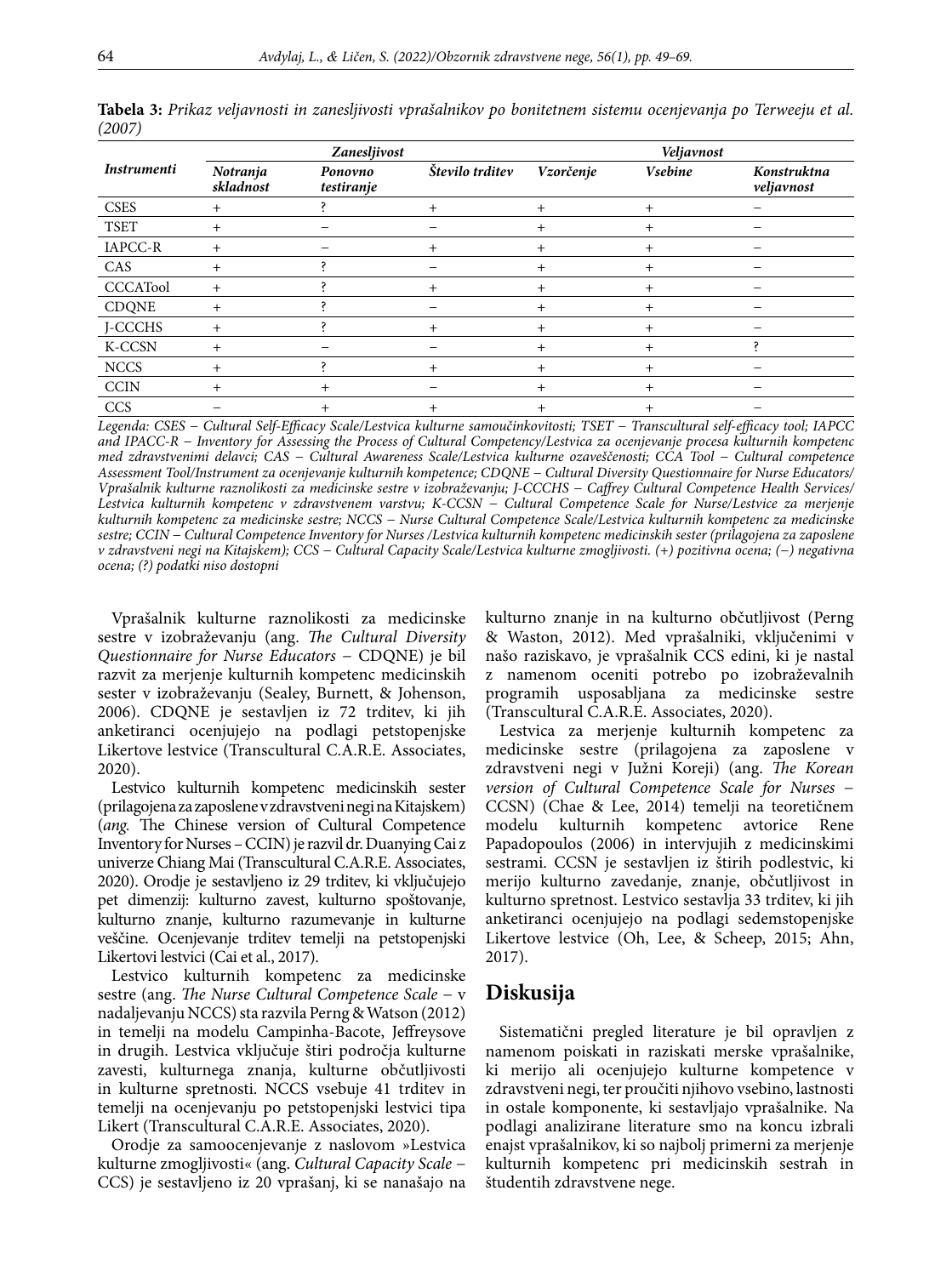Pri prvem raziskovalnem vprašanju nas je zanimalo, kateri vprašalnik, ki bi ga lahko uporabili na področju klinične prakse in izobraževanja za zdravstveno nego v Sloveniji, je najprimernejši za merjenje kulturnih kompetenc. Na podlagi analizirane literature v naši raziskavi lahko trdimo, da zaradi različnih vzrokov nekateri vprašalniki niso primerni za merjenje kulturnih kompetenc in kompetentnosti medicinskih sester in študentov zdravstvene nege pri nas: na primer vprašalnik CSES (slov. lestvica kulturne samoučinkovitosti) (Herrero-Hahn et al., 2019) (Capell et al., 2007), vprašalnik K-CCSN (slov. lestvica za merjenje kulturnih kompetenc za medicinske sestre (Chae & Lee, 2014) in vprašalnik CCIN (slov. lestvica kulturnih kompetenc medicinskih sester (Cai et al., 2017). Navedeni vprašalniki so prilagojeni za merjenje kulturnih kompetenc pri zaposlenih iz določenih kultur in niso primerni za merjenje kulturnih kompetenc v našem okolju.

S pomočjo izčrpne analize o psihometričnih lastnostih vprašalnikov, kot sta veljavnost in zanesljivost, smo ugotovili, da med najprimernejše vprašalnike za merjenje kulturnih kompetenc med zaposlenimi v zdravstveni negi sodijo: IPACC-R (slov. lestvica za ocenjevanje procesa kulturnih kompetenc med zdravstvenimi delavci – revidirana verzija) (Delgado et al., 2013), CCATool (slov. instrument za ocenjevanje kulturnih kompetenc) (Kouta et al., 2016), NCCS (slov. lestvica kulturnih kompetenc za medicinske sestre) (Cruz et al., 2017), CCS (slov. lestvica kulturne zmogljivosti) (Cruz, Aguinaldo et al., 2017). Med vprašalnike, ki so primerni za merjenje kulturnih kompetenc pri študentih zdravstvene nege, spadajo: TSET (slov. orodje za merjenje transkulturne samoučinkovitosti) (Halter et al., 2015), CCCHS (slov. lestvica kulturnih kompetenc v zdravstvenem varstvu) (Noj et al., 2017), CAS (slov. lestvica kulturne ozaveščenosti) (Safipour et al., 2017); za merjenje kulturnih kompetenc pri medicinskih sestrah v izobraževanju pa CDQNE (slov. vprašalnik kulturne raznolikosti za medicinske sestre v izobraževanju) (Baghadi & Ismaile, 2018).

Pri drugem raziskovalnem vprašanju smo raziskovali skupne značilnosti/lastnosti/komponente vprašalnikov za merjenje kulturnih kompetenc med medicinskimi sestrami in študenti zdravstvene nege. Pri tem smo si pomagali s tako imenovanim bonitetnim sistemom ocenjevanja (Terwee, 2007). Med analiziranimi vprašalniki je bilo ugotovljenih več skupnih podobnosti. Večina vprašalnikov je bila tako imenovanih splošnih vprašalnikov, kar pomeni, da so merili kulturne kompetence medicinskih sester ne glede na razlike med kulturnimi skupinami, iz katerih prihajajo pacienti (Delgado et al., 2013; Kouta et al., 2016; Cai et al., 2017; Cruz et al., 2017; Noj et al., 2017; Herrero-Hahn, 2019). Vprašalnik CSES (slov. lestvica kulturne samoučinkovitosti) (Herrero-Hahn, 2019) spada v skupino specifičnih vprašalnikov.

Vključeni analizirani vprašalniki so notranjo skladnost izrazili s pomočjo Cronbachovega alfa koeficienta. Pri sedmih vprašalnikih je Cronbach alfa dosegel vrednost, ki nakazuje odlično zanesljivost – 0,90 ali višje: CSES (slov. lestvica kulturne samoučinkovitosti) (Herreo-Hahn et al., 2019), TSET (slov. orodje za merjenje transkulturne samoučinkovitosti) (Halter et al., 2015), CDQNE (slov. vprašalnik kulturne raznolikosti za medicinske sestre v izobraževanju (Baghadi & Ismaile, 2018), K-CCSN (slov. lestvica za merjenje kulturnih kompetenc za medicinske sestre (Chae & Lee, 2014), NCCS (slov. lestvica kulturnih kompetenc za medicinske sestre) (Cruz et al., 2017), CCIN (slov. lestvica kulturnih kompetenc medicinskih sester, prilagojena za zaposlene v zdravstveni negi na Kitajskem) (Transcultural C.A.R.E. Associates, 2020), CCS (slov. lestvica kulturne zmogljivosti) (Cruz, Aguinaldo et al., 2017), IPACC-R R (slov. lestvica za ocenjevanje procesa kulturnih kompetenc med zdravstvenimi delavci – revidirana verzija) (Delgado et al., 2013) in J-CCCHS (slov. lestvica kulturnih kompetenc v zdravstvenem varstvu) (Noj et al., 2017). Zanesljivost z vidika konstrukcijske veljavnosti je bila ocenjena s pomočjo faktorske analize. Ta je bila opravljena pri osmih vprašalnikih: CSES (slov. lestvica kulturne samoučinkovitosti) (Herreo-Hahn et al., 2019), TSET (slov. orodje za merjenje transkulturne samoučinkovitosti) (Halter et al., 2015), CAS (slov. lestvica kulturne ozaveščenosti) (Safipour et al. 2017), CCCATool (slov. instrument za ocenjevanje kulturnih kompetenc) (Kouta et al., 2016), J-CCCHS (slov. lestvica kulturnih kompetenc v zdravstvenem varstvu) (Noj et al., 2017), NCCS (slov. lestvica kulturnih kompetenc za medicinske sestre) (Cruz et al., 2017), CCIN (slov. lestvica kulturnih kompetenc medicinskih sester, prilagojena za zaposlene v zdravstveni negi na Kitajskem) (Cai et al., 2017), CCS (slov. lestvica kulturne zmogljivosti) (Cruz et al., 2020).

Variabilnost faktorske analize pri CSES (slov. lestvica kulturne samoučinkovitosti) (Herreo-Hahn et al., 2019) pa se je močno razlikovala: od 33 % pri medicinskih sestrah v izobraževanju (Kardong-Edgren & Campinha-Bacote, 2008) do 90 % pri patronažnih medicinskih sestrah (Bernal & Forman, 1993). Le pri vprašalniku CCS (slov. lestvica kulturne zmogljivosti) (Cruz, Aguinaldo et al., 2017) je bila variabilnost modela pojasnjena z 20 %, pri šestih vprašalnikih – TSET (slov. orodje za merjenje transkulturne samoučinkovitosti) (Halter et al., 2015), CAS (slov. lestvica kulturne ozaveščenosti) (Safipour et al., 2017), CCATool (slov. instrument za ocenjevanje kulturnih kompetenc) (Kouta et al., 2016), J-CCSN (slov. lestvica kulturnih kompetenc v zdravstvenem varstvu) (Noj et al., 2017), NCCS (slov. lestvica kulturnih kompetenc za medicinske sestre) (Cruz et al., 2017), CCIN (slov. lestvica kulturnih kompetenc medicinskih sester, prilagojena za zaposlene v zdravstveni negi na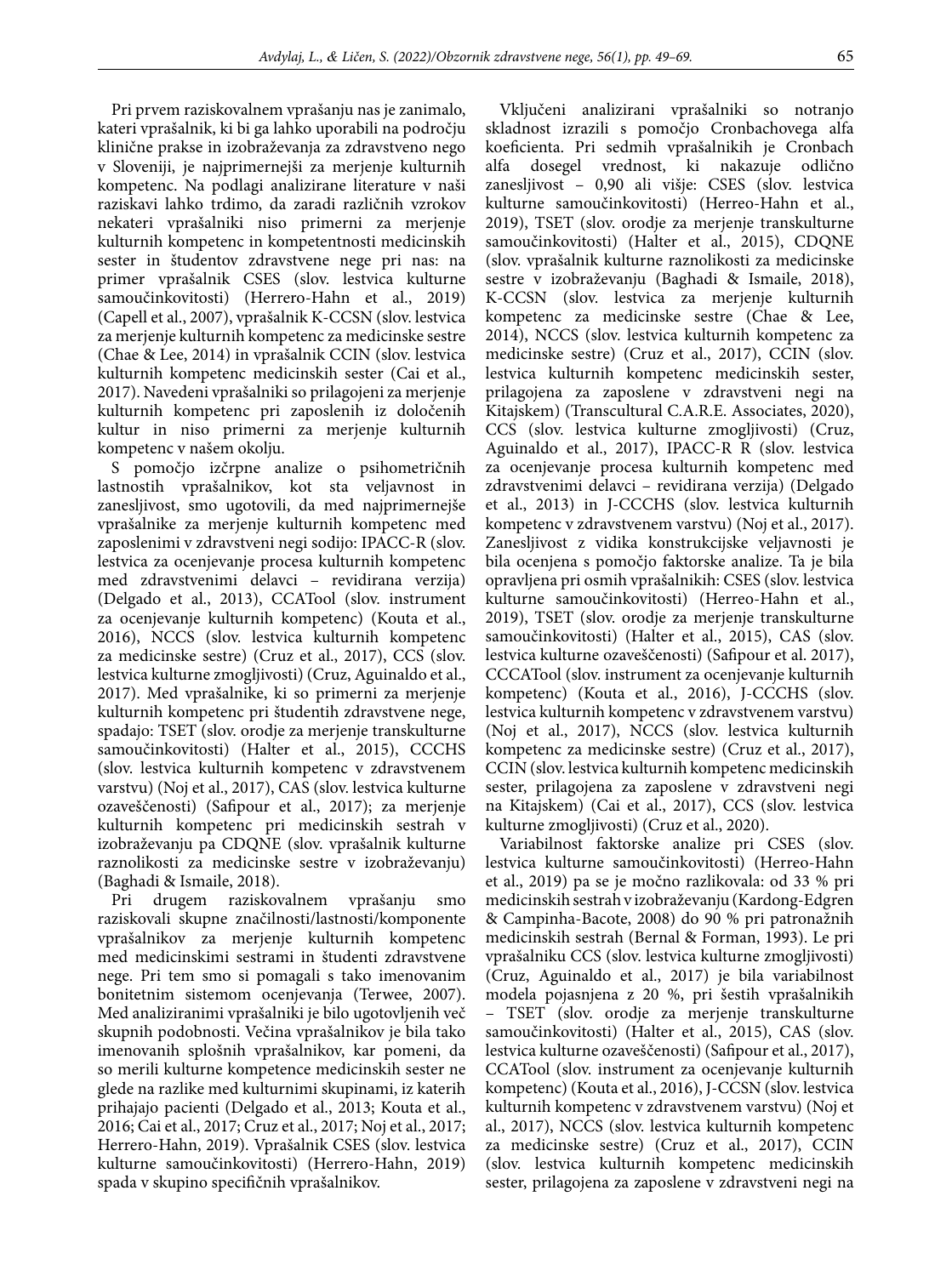Kitajskem) (Cai et al., 2017) – pa je bila variabilnost modela pojasnjena z več kot 50 %.

Prav tako so bili podatki o verifikaciji za zanesljivost ponovnega testiranja na voljo za TSET (slov. orodje za merjenje transkulturne samoučinkovitosti) (Halter et al., 2015), K-CCSN (slov. lestvica za merjenje kulturnih kompetenc za medicinske sestre, prilagojena za zaposlene v zdravstveni negi v Južni Koreji) (Chae & Lee, 2014), CCIN (slov. lestvica kulturnih kompetenc medicinskih sester, prilagojena za zaposlene v zdravstveni negi na Kitajskem) (Cai et al., 2017) in CCS (slov. lestvica kulturne zmogljivosti) (Cruz, Aguinaldo et al., 2017). V primeru CCIN (Park et al., 2019) in CCS (Transcultural C.A.R.E. Associates, 2020) je bil koeficient intraklasne korelacije > 0,70, kar kaže na visoko stabilnost.

Analizirani vprašalniki so bili razviti in temeljijo na pregledu literature (Halter et al., 2015; Cruz et al., 2017; Noji et al., 2017) ter na podlagi modelov in teorij o kulturnih kompetencah številnih avtorjev, kot so: Campinha-Bacote (Delgado et al., 2013; Cai et al., 2017; Cruz, Aguinaldo et al., 2017; Baghadi & Ismaile., 2018), Madeleine Leininger (Herrero-Hahn., et al., 2019), Larry D. Purnell (Safipour et al., 2017), Marianne Jeffreys (Cai et al., 2017; Cruz, Aguinaldo et al., 2017), Rena Papadopoulos (Kouta et al., 2016) in drugi.

Med omejitve v naši raziskavi spada omejeno število baz podatkov, kar pomeni, da smo določene kakovostne raziskave spregledali. Dodatno omejitev predstavlja pomanjkanje slovenske literature s področja merjenja kulturnih kompetenc. Kljub temu da za oceno kakovosti raziskav na podlagi sistematičnega pregleda literature obstaja več orodij, smo v naši raziskavi uporabili orodje CASP brez predhodne analize in primerjave z ostalimi tovrstnimi orodji.

# **Zaključek**

Sistematični pregled literature je pokazal, da so med najbolj primernimi vprašalniki za merjenje kulturnih kompetenc pri medicinskih sestrah v Sloveniji vprašalniki IPACC-R, CCATool, NCCS in CCS. Za merjenje kulturnih kompetenc pri študentih zdravstvene nege so primerni vprašalniki TSET, CCCHS in CAS.

Ta sistematični pregled literature predstavlja le eno izmed oblik merjenja kulturnih kompetenc v zdravstveni negi, saj gre za metodo kvantitativnega merjenja kulturnih kompetenc, ki je sicer zelo praktična, a ne vedno najbolj primerna. Predlagam, da raziskovalci s tega področja uporabijo tudi kvalitativne metode za merjenje kulturnih kompetenc, ki so sicer bolj kompleksne za izvedbo, vendar določen problem obravnavajo natančneje. Kljub temu ta sistematični pregled literature predstavlja prvo tovrstno raziskavo na tem področju v Sloveniji, kar je dobro izhodišče za druge raziskovalce pri izboru analiziranih vprašalnikov za nadaljnje raziskave.

# **Conflict of interest**/Nasprotje interesov

The authors declare that no conflict of interest exists./Avtorja izjavljata, da ni nasprotja interesov.

# **Funding**/Financiranje

The study received no funding./Raziskava ni bila finančno podprta.

# **Ethical approval**/Etika raziskovanja

The study was conducted in accordance with the Helsinki-Tokyo Declaration (World Medical Association, 2013) and the Code of Ethics for Nurses and Nurse Assistants of Slovenia (2014)./Raziskava je pripravljena v skladu z načeli Helsinško-tokijske deklaracije (World Medical Association, 2013) in v skladu s Kodeksom etike v zdravstveni negi in oskrbi Slovenije (2014).

# **Author contributions**/Prispevek avtorjev

The first author conducted the research and prepared the first draft of the article. The co-author contributed in drafting the methodological concept of the research, prepared a critical review of the article and completed the final version of the article./Prvi avtor je opravil raziskavo in pripravil prvi osnutek članka. Soavtorica je sodelovala pri metodološki zasnovi raziskave, opravila kritični pregled osnutka in dopolnila končno različico članka.

## **References**

Abubakar, I., Aldridge, R. W., Devakumar, D., Orcutt, M., Burns, R,. Barreto, M. L. … Zhou, S. (2018). The UCL-Lancet commission on migration and health: The health of a world on the move. *The Lancet,* 392(10164), 2606–2654. https://doi.org/10.1016/S0140-6736(18)32114-7

Ahn, J.-W. (2017). Structural equation modeling of cultural competence of nurses caring for foreign patients. *Asian Nursing Research*, 11(1), 65–73. https://doi.org/10.1016/j.anr.2017.03.001 PMid:28388983

Alizadeh, S., & Chavan, M. (2016). Cultural competence dimensions and outcomes: A systematic review of the literature. *Health and Social Care in the Community*, 24(6), 117–130. https://doi.org/10.1111/hsc.12293 PMid:26499469

Baghadi, A. N., & Ismaile, S. (2018). Cultural competenc of nursing faculty teaching in baccalaureate nursing programs in the United States. *Australasian Medical Journal*, 11(2), 126–134. https://doi.org/10.21767/AMJ.2018.3335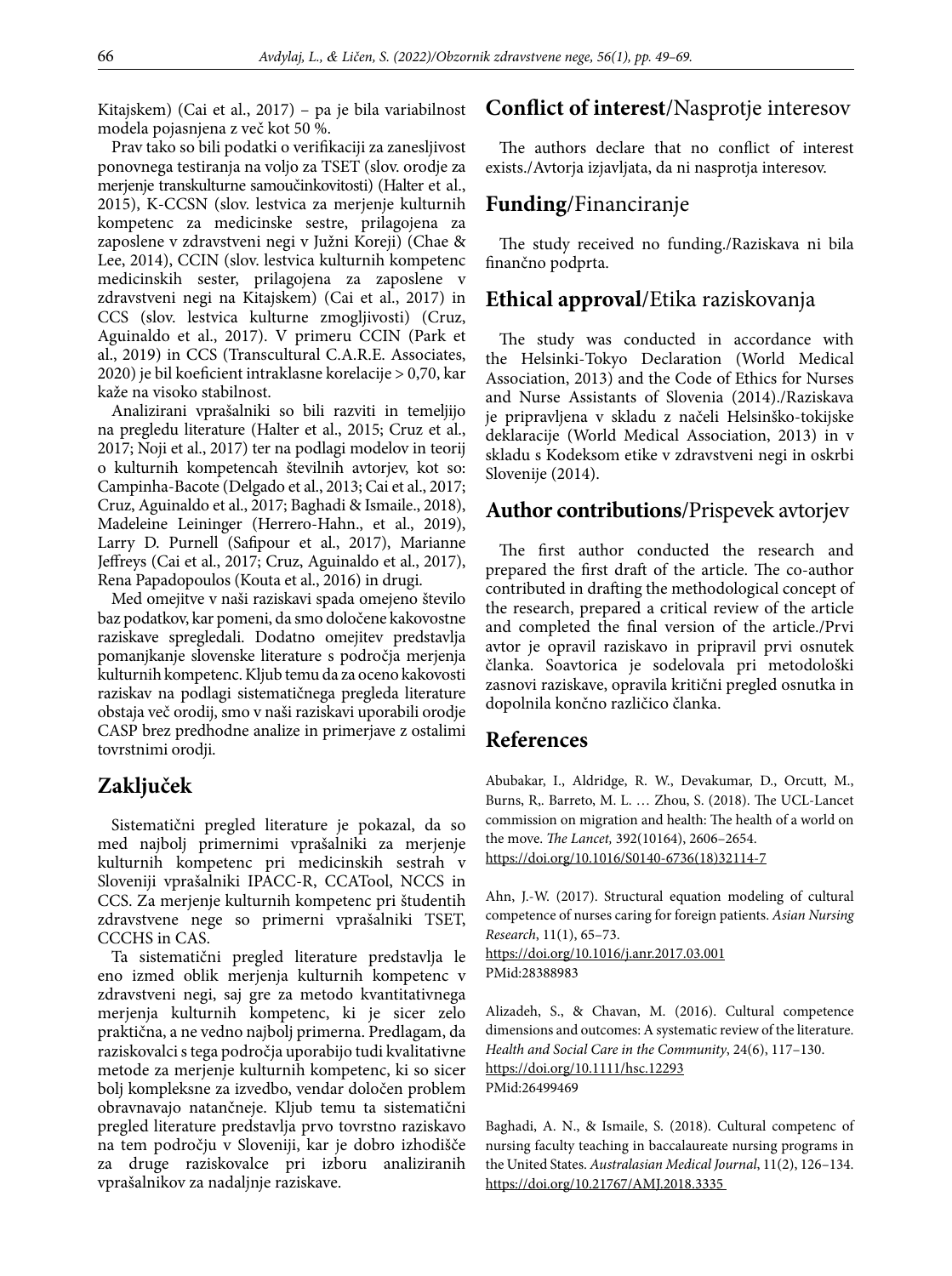Bernal, H., & Froman, R. (1993). Influences on the cultural selfefficacy of community health nurses. *Journal of Transcultural Nursing*, 4(2), 24–31. https://doi.org/10.1177/104365969300400205 PMid:8507433

Caffrey, R.A., Neander, W., Markel, D., & Stewart, B. (2005). Improving the cultural competence of nurssing students: Results of integrating cultural content in the curriculum and an international immersion experience. *The Journal of Nursing Education*, 44(5), 234–240. https://doi.org/10.3928/01484834-20050501-06 PMid:15916027

Cai, D., Kunaviktikul, W., Klunklin, A., Sripusanapan, A., & Avant, P. K. (2017). Developing a cultural competence inventory for nurses in China. *International Nursing Review*, 64(2), 205–2014. https://doi.org/10.1111/inr.12350 PMid:28102571

Cai, D. Y. (2016). A concept analysis of cultural competence. *International Journal of Nursing Sciences*, *3*(3), 268–273. https://doi.org/10.1016/j.ijnss.2016.08.002

Campinha-Bacote, J. (2002). The process of cultural competence in the delivery of healthcare services: A model of care. *Journal of Transcultural Nursing*, 13(3), 181–184. https://doi.org/10.1177/10459602013003003 PMid:12113146

Capell, J., Veenstra, G., & Dean, E. (2007). Cultural competence in healthcare: Critical analysis of the construct, its assessment and implications. *The Journal of Theory Construction & Testing*, 11(1), 30–39.

CAPS, Critical appraisal skills programme. (2014). *CASP Checklist*. Retrieved from http://www.casp-uk.net/casp-tools-checklists

Chae, D., & Lee, C. (2014). Development and psychometric evalution of the Koeran version of the cultural competence scale for clinical nurse. *Asian Nursing Research*, 8(4), 305–312. https://doi.org/10.1016/j.anr.2014.06.004 PMid:25529915

Crenshaw, M. K., Shewchuk, R. M., Qu, H., Staton, L. J., Bigby, J. A., Houston, T. K. … Estrada, C. (2011). What should we include in a cultural competence curriculum: An emerging formative evaluation process to foster curriculum development. Academic medicine. *Journal of the Association of American Medical Colleges*, 86(3), 333–341. https://doi.org/10.1097/ACM.0b013e3182087314 PMid:21248602; PMCid:PMC3046368

Cross., T. L., Bazron, B. J., Dennis, K. W., & Isaacs, M. R. (1989, Marc 2021). *Towards a culturally competent system of care*. Retrieved Maj 19, 2021 from https://spu.edu/~/media/academics/school-ofeducation/Cultural%20Diversity/Towards%20a%20Culturally%20 Competent%20System%20of%20Care%20Abridged.ashx

Cruz, P. J., Aguinaldo, N. A., Estacio, C. J., Alotaibi, A., Arguvanil, S., Cayaban, A. R. R. … Sebaeng, J. (2017). A multicountry perspective on cultural competence among baccalaureate nursing students. *Journal of Nursing Scholarship*, 12(1), 1–10. https://doi.org/10.1111/jnu.12350

Cruz, P. J., Alquewez, N., Cruz, C. P., Felicilda-Reynaldo, R. F. D., Vitorino, L. M., & Islam, S. M. S. (2017). Cultural competence among nursing students in Saudi Arabia: A crosssectional study. *International Nursing Review*, 64(2), 215–223. https://doi.org/10.1111/inr.12370 PMid:28295279

Czaika, M., & Haas, de Hein. (2014). The globalization of migration: Has the world become more migratory. *International Migration Review*, 48(2), 283–323. https://doi.org/10.1111/imre.12095

Delgado, A. D., Ness, S., Ferguson, K., Engstrom, L. P., Gannon, M. T., & Gillett, C. (2013). Cultural competence training for clinical staff: Measuring the effect of a one-hour class on cultural competence. *Journal of Transcultural Nursing*, 24(2), 204–213. https://doi.org/10.1177/1043659612472059 PMid:23389745

Diallo, F. A., & McGrath, M. J. (2013). A glance at the future of cultural competency in the healthcare. *Newborn and Infant Nursing Reviews*, 13(3), 121–123. https://doi.org/10.1053/j.nainr.2013.07.003

Doorenbos, Z. A., Schim, M. S., Benkert, R., & Borse, N. N. (2005). Psychometric evaluation of the cultural competence assessment instrument among healthcare providers. *Nursing Research*, 54(5), 324–331.

https://doi.org/10.1097/00006199-200509000-00006 PMid:16224318

Hagman, L. W. (2006). Cultural self-efficacy of licensed registered nurses in New Mexico. *Journal of Cultural Diversity*, 13(2), 105–112. https://pubmed.ncbi.nlm.nih.gov/16856698/

PMid:16856698

Hagman, L. W. (2004). New Mexico nurses' cultural self-efficacy: A pilot study. *Journal of Cultural Diversity*, 11(4), 146–149. https://pubmed.ncbi.nlm.nih.gov/16856698/ PMid:15786799

Halbwachs, H. K. (2019). Samozavedanje in kritična refleksija v modelih kulturne kompetentnosti v zdravstvu. In: F. Filej & B. M. Kaučič (Eds.), *Medkulturna oskrba v zdravstvu* (pp. 51–63). Celje: Visoka zdravstvena šola v Celju.

Halter, M., Grund, F., Fridline, M., See, S., Young, L., & Reece, C. (2015). Transcultural self-efficacy perception of baccalaureate nursing students. *Journal of Transcultural Nursing*, 26(3), 327–335. https://doi.org/10.1177/1043659614526253

PMid:24841469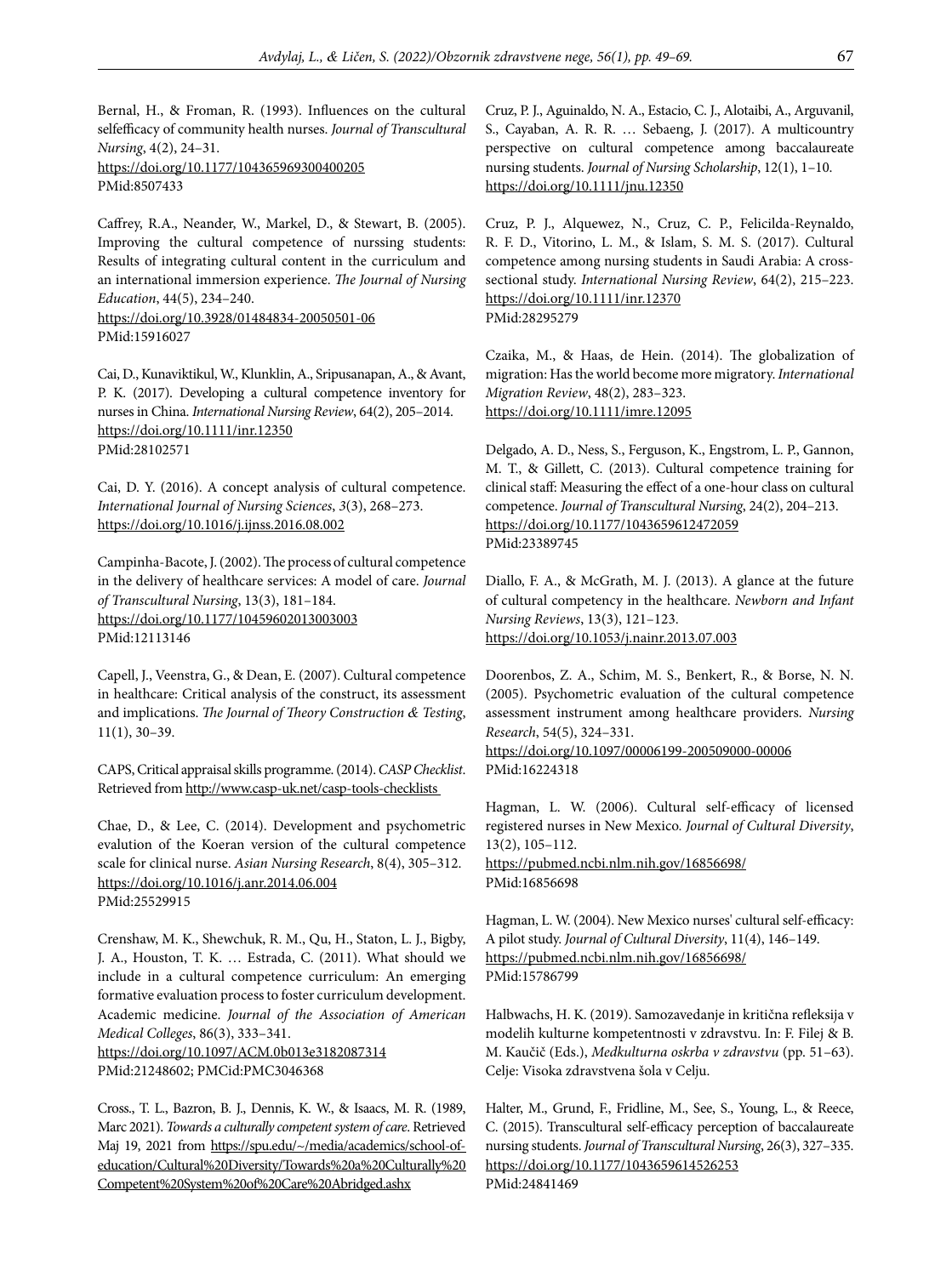Handtke, O., Schilgen, B., & Mosko, M., (2019). Culturally competent healthcare: A scoping review of strategies implemented in healthcare organizations and a model of culturally competent healthcare provision. *Plos One*, 14(7), 1–24.

https://doi.org/10.1371/journal.pone.0219971 PMid:31361783; PMCid:PMC6667133

Henderson, S., Horne, M., Hills, R., & Kendall, E. (2018). Cultural competence in healthcare in the community: A concept analysis. *Health and Social Care in the Community*, 26(4), 590–603. https://doi.org/10.1111/hsc.12556 PMid:29516554

Herrero-Hahn, R., Rojas, G. J., Montoya-Juarez, R., Garcia-Caro, P. M., & Hueso-Montoro, C. (2019). Level of cultural self-efficacy of Colombian nursing professional and related facotors. *Journal of Transcultural Nursing*, 30(2), 137–145. https://doi.org/10.1177/1043659618777047 PMid:29783882

Jeffreys, M. R., & Smodlaka, I. (1996). Steps of the instrument design process: An illustrative approach for nurse educators. *Nurse Educator*, 21(6), 47–52. https://doi.org/10.1097/00006223-199611000-00012

PMid:9069931

Jeffreys, M. R. (2000). Development and psychometric evaluation of the transcultural self-efficacy tool: A synthesis of findings. *Journal of Transcultural Nursing*, 11(2), 127–136. https://doi.org/10.1177/104365960001100207 PMid:11982045

Kardong-Edgren, S., & Campinha-Bacote, J. (2008). Cultural competency of graduating US bachelor of science nursing students. *Nursing Education Perspective*, 28(1/2), 37–44. https://doi.org/10.5172/conu.673.28.1-2.37 PMid:18844556

*Kodeks etike v zdravstveni negi in oskrbi Slovenije in Kodeks etike za babice Slovenije*. (2014). Ljubljana: Zbornica zdravstvene in babiške nege Slovenije – Zveza strokovnih društev medicinskih sester, babic in zdravstvenih tehnikov Slovenije

Kouta, C., Vasiliou, M., & Raftopoulos, V. (2016). Improving the cultural competence level of community nurses through an intervention. *Journal of Family Medicine*, *3*(9), 1088–1093. https://austinpublishinggroup.com/family-medicine/fulltext/ jfm-v3-id1088.php

Ličen, S., Karnjuš, I., & Prosen, M. (2020). Measuring cultural awareness among Slovene nursing student: A cross-sectional study. *Journal of Transcultural Nursing*, 32(1), 1–9. https://doi.org/10.1177/1043659620941585 PMid:32666907

Ličen, S., Karnjuš, I., & Prosen, M. (2017). Ensuring equality through the acquisition of cultural competence in nursing education: A systematic literature review. In: A. Petelin., N. Šarabon & B. Žvanut (Eds.), *Health of the working-age population* (pp. 113–121). Koper: University of Primorska Press. https://doi.org/10.26493/978-961-7023-32-9.113-121

Ličen, S., Karnjuš, I., Bogataj, U., Rebec, D., & Prosen, M. (2019). Cultural competence in nursing and its impact on the quality of care for patients from culturally diverse groups: A systematic literature review. In: S. Ličen, I. Karnjuš & M. Prosen (Eds.), *Women, migrations and health: ensuring transcultural healthcare.* Koper: University of Primorska Press. https://doi.org/10.26493/978-961-7055-43-6.173-186

Lim, J., Downie, J., & Nathan, P. (2004). Nursing students' selfefficacy in providing transcultural care. *Nurse Education Today*, 24(6), 428–434.

https://doi.org/10.1016/j.nedt.2004.04.007 PMid:15312951

Lin, C., Lee, C., & Huang, M. C. (2017). Cultural competence of healthcare providers: A systematic review of assessment instruments. *The Journal of Nursing Research*, 25(3), 174–186. https://doi.org/10.1097/JNR.0000000000000153 PMid:28481813

Lipovec-Čebron, U., & Huber, I. (2020). Cultural competence and healthcare: Experiences from Slovenia. *Etnološka tribina*, 43(2), 68–88.

https://doi.org/10.15378/1848-9540.2020.43.02

Loftin, C., Hartin, V., Branson, M., & Reyes, H. (2013). Measures of cultural competence in nurses: An integrative review. *The Scientific World Journal*, 8(23), 1–10. https://doi.org/10.1155/2013/289101 PMid:23818818; PMCid:PMC3683494

Moher, D., Liberati, A., Tetzlaff, J., & Altman, D. G. (2009). Preferred reporting items for systematic reviews and meta-analyses: The PRISMA statement. *Journal of Clinical Epidemiology*, 62(10), 1006–1012. https://doi.org/10.1136/bmj.b2535

National Center for Cultural Competence. (n.d.). Bridging the cultural divide in health care settings. The essential role of cultural broker programs. Retrieved November 15, 2019 from https://nccc.georgetown.edu/culturalbroker/8\_Definitions/ index.html

Oh, H., Lee, J., & Schepp, G. K. (2015). Translation and evaluation of the cultural awareness scale for Korean nursing students. *International Juournal Nursing Education Scholarshi*, 12(1), 9–16.

https://doi.org/10.1515/ijnes-2014-0067 PMid:25719340